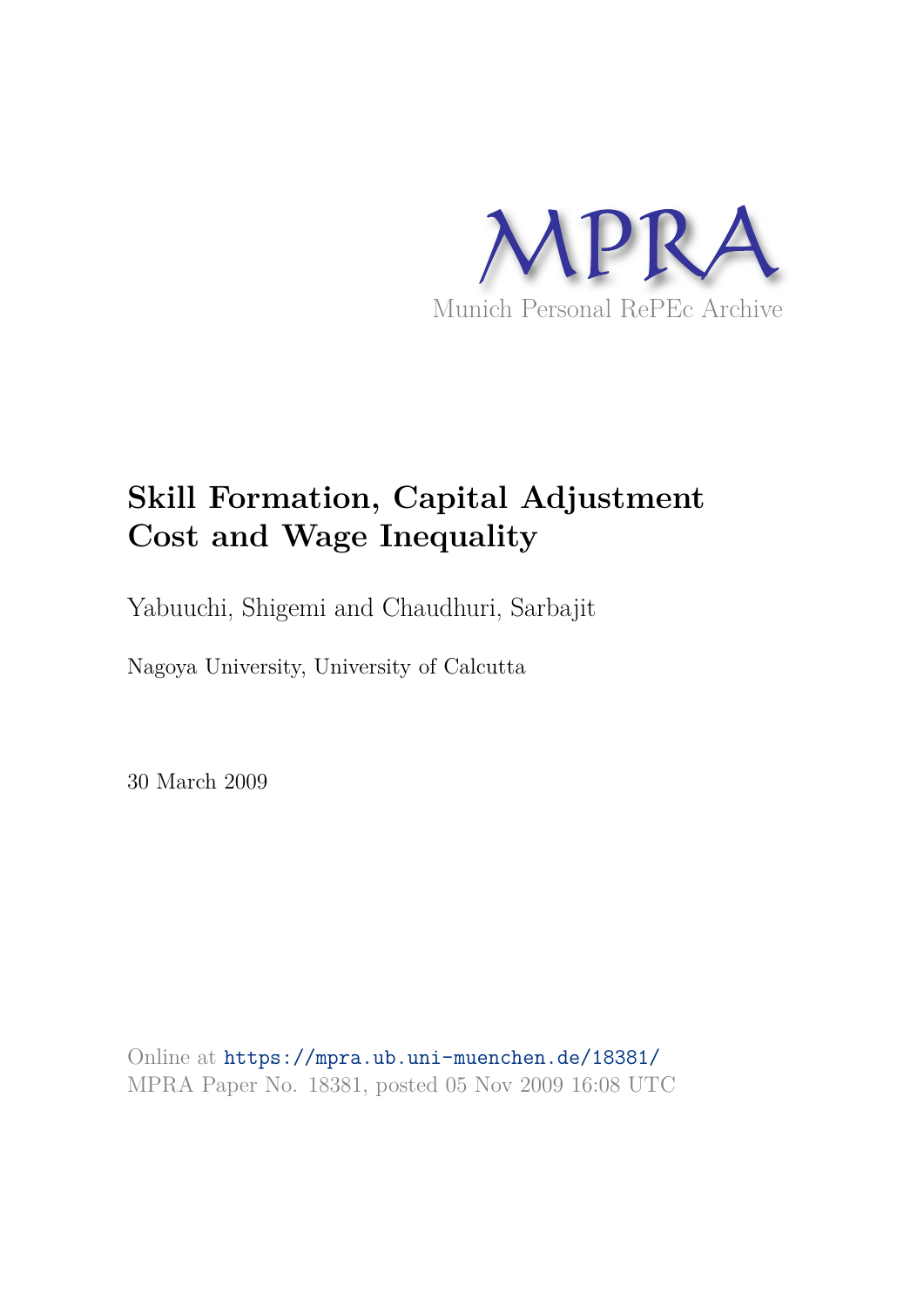## **Skill Formation, Capital Adjustment Cost and Wage Inequality\***

# **Shigemi Yabuuchia,\* and Sarbajit Chaudhuri<sup>b</sup>**

**Abstract:** The paper employs a three-sector general equilibrium model for examining the consequences of an infrastructure development scheme to the education sector and an inflow of foreign capital on the skilled-unskilled wage inequality in a developing economy. The education sector faces a capital adjustment cost for which the effective unit cost of capital depends positively on the amount of capital employed. Although both infrastructure development scheme and inflows of foreign capital lead to higher skill formation, the policies produce incongruent effects on the wages of skilled and unskilled labour. Furthermore, the effects of the policies on the skilled-unskilled wage inequality depend crucially on the relative factor intensities of the low-skill and high-skill sectors. Finally, which of the two policies should the country adopt depends on the technological, institutional and trade related factors.

# **JEL classifications: F13, F16, J31.**

# **Keywords: Skill formation, skilled labour, unskilled labour, wage inequality, foreign capital, capital adjustment cost.**

\* The authors are thankful to Professor Sajal Lahiri for his interesting and constructive comments on an earlier version of the paper. The usual disclaimer, however, applies.

**b** Dept. of Economics, University of Calcutta, 56A, B.T. Road, Kolkata 700 050, India. E-mail: sceco@caluniv.ac.in, sarbajitch@yahoo.com

**a** Dept. of Economics, Nagoya City University, Yamanohata, Mizuho, Nagoya 467-8501, Japan. Email: yabuuchi@econ.nagoya-cu.ac.jp.

**<sup>\*</sup>** Corresponding author.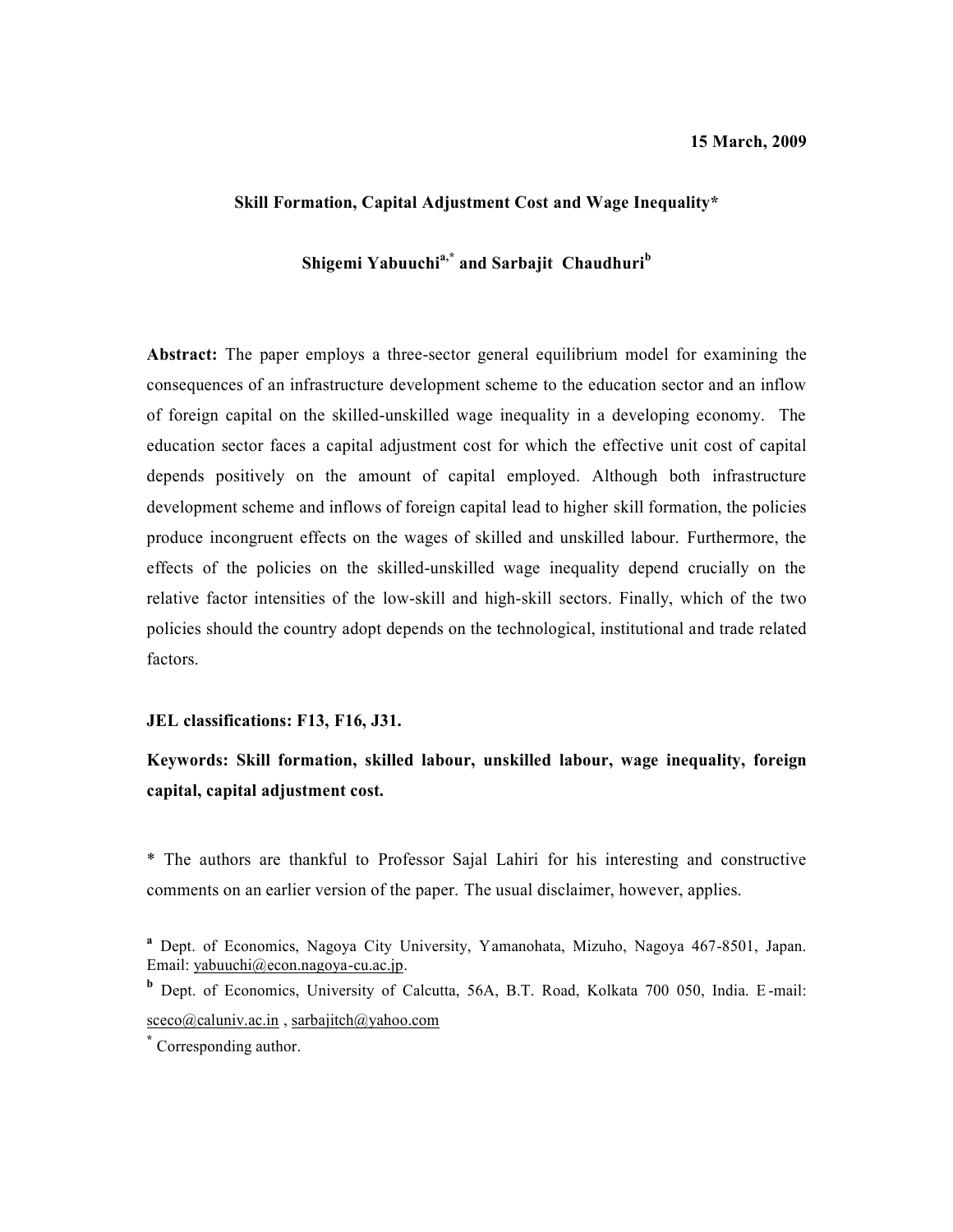#### **Skill Formation, Capital Adjustment Cost and Wage Inequality**

# **1. Introduction**

Education is becoming vital in the new world of information. Knowledge is rapidly accredited replacing raw materials and labour as the most critical input for survival and success. Higher education enhances a country's capacity for participation in an increasingly knowledge-based world economy and has the potential to enhance economic growth and reduce poverty. Thus higher education has assumed even greater significance for developing countries, especially for those like India experiencing services-led growth.**<sup>1</sup>** Therefore spread of higher education and formation of skill have been the top priorities in a developing economy which is typically described as scarce of skilled labour. Now with the progress of economic liberalization, as the role of services sector is predominant, the question of shortage of skilled labour arises in a more pronounced way. That is why with a sense of urgency; the government of India has initiated the national skill development mission. The policymakers have been doing intensive exercise as to how this mission could be brought into existence and the skill deficit could be mitigated.

The governments of different countries play an important role in spreading education all over the world and devote substantial resources to their education sector. This is especially true in developing countries. In some of the developing countries there are statutory bodies of the governments for monitoring the functioning of the higher academic institutions. For example, in India there is the University Grant Commission (UGC) that has been co-ordinating, determining and maintaining standards of university education and teaching in the country for the last five decades or so. The UGC allocates grants to the universities and colleges out of its own funds for their development or other general purpose and advises the central and state government on disbursing grants to the universities out of the Consolidated Fund of India. Moreover, the policymakers of the developing countries like India of late are toying with the

**1** See Sharma (2007).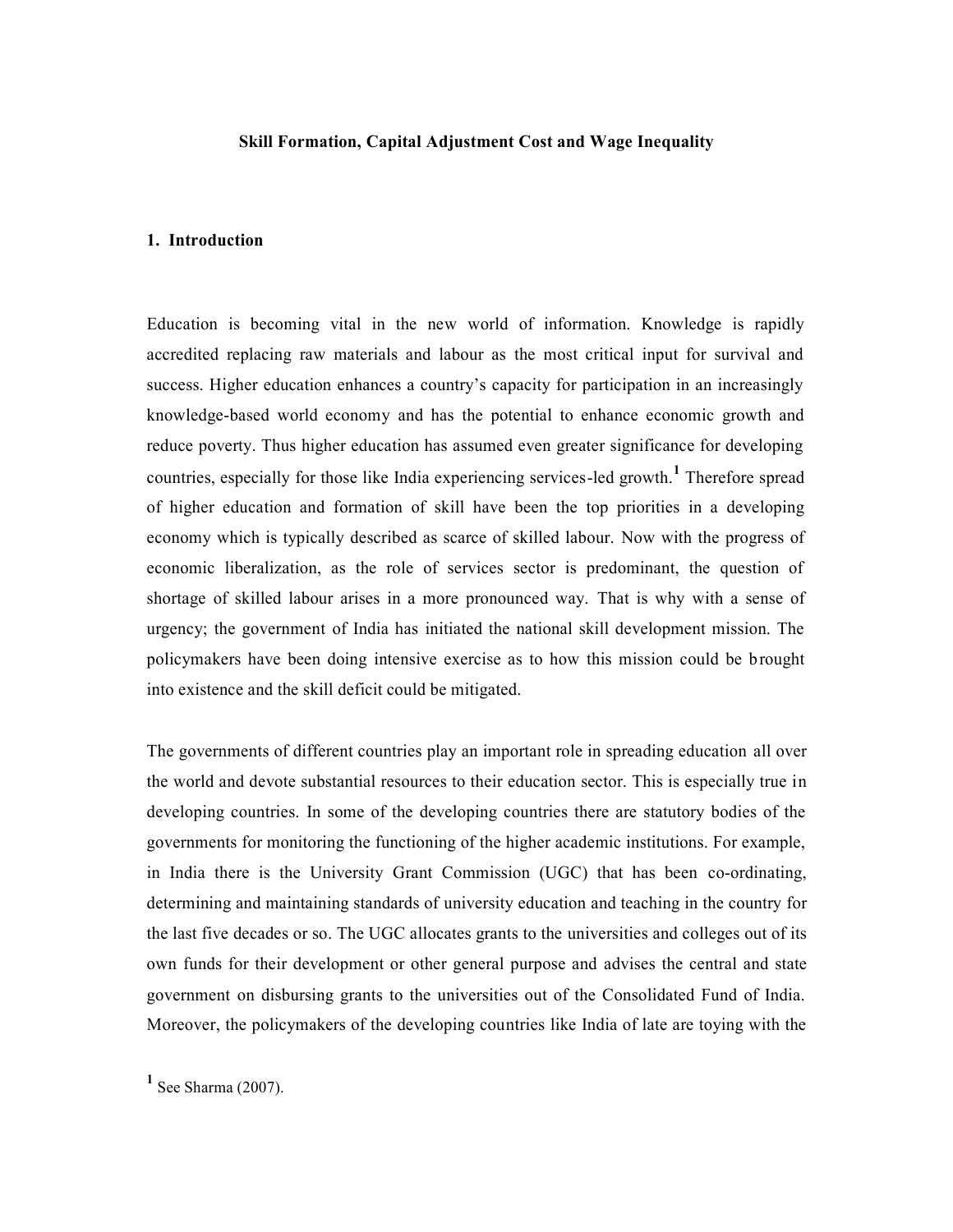idea of permitting foreign investment in higher education<sup>2</sup> so as to promote competitiveness among the public and private institutions and improve the quality of education.

In a typical developing country there is scarcity of both capital and skilled labour. Therefore, economic growth induced by foreign capital inflows<sup>3</sup> and skill formation are equally important from the perspective of these nations. But these countries are plagued by a significant degree of wage inequality among skilled and unskilled labour and this inequality has increased considerably over the last two decades. However, it is beyond any doubt that inflows of foreign capital and expansion of higher educational facilities and skill formation must have important consequences on the relative wage inequality of the country in question.

There is a large theoretical literature that examines the consequences of liberalized economic policies including the role of foreign capital in explaining the increasing skilled-unskilled wage inequality during the liberalized regime. It includes works of Feenstra and Hanson (1996), Marjit and Acharya (2003), Marjit, Beladi and Chakrabarti (2004) and Chaudhuri and Yabuuchi (2007). However, none of these papers analyzes the process of endogenous skill formation and considers the possibility of foreign capital inflow in education. **<sup>4</sup>** There is, however, a paper by Kar and Beladi (2004) that has studied the welfare implications of skill formation and international migration of both skilled and unskilled labour using a four-sector

3

<sup>&</sup>lt;sup>2</sup> The Government is for allowing 100 percent foreign direct investment (FDI) in higher education and hinted at making reservation mandatory in the institutions to be set up by foreign universities in the country. As part of India's WTO commitments made in 2003, the government has proposed 100 percent FDI in higher education all institutions. See Hindustan Times dated 06.02.2007.

<sup>&</sup>lt;sup>3</sup> Despite satisfactory progress in liberalizing foreign investment policies, the international mobility of capital into or from the developing economies is still far from being perfect. There is an FDI regulatory authority in such a country that judges the merits and demerits of any new FDI proposal before granting final approval. For example, in India investment in all industries except those in the negative list is permissible. Additionally, there are sectoral caps for investing in certain industries. FDI is not permitted beyond these caps. FDI can be brought into India through the Automatic Route under the Reserve Bank of India and for certain activities through government approval.

<sup>&</sup>lt;sup>4</sup> As related studies, Stark (1998), Chau and Stark (1999) and Fan and Stark (2007) have studied skill formation and international migration by paying attention to skill acquisition incentives created by the prospect of migration.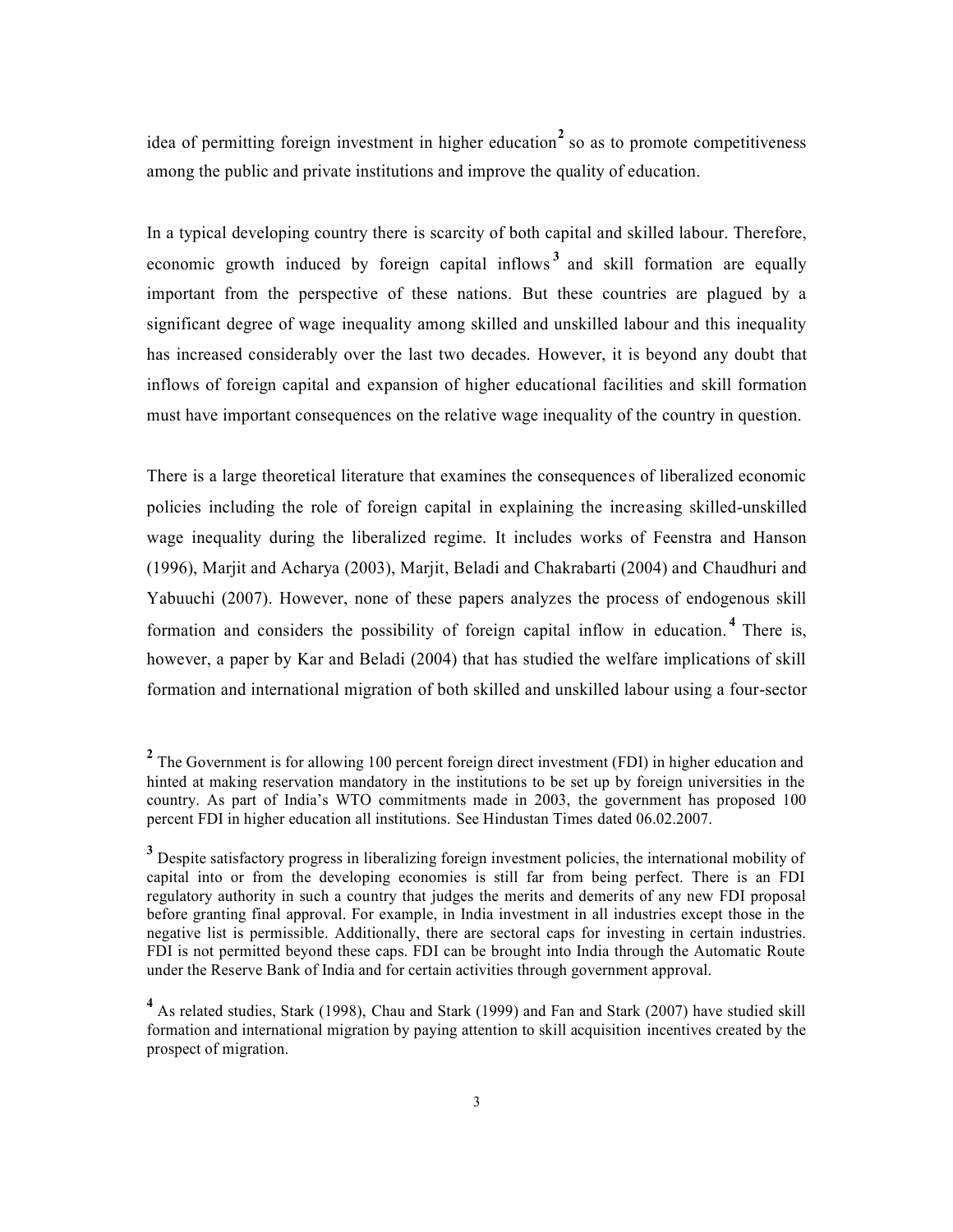general equilibrium framework. But, they have not taken into consideration the capital adjustment cost faced by the education sector, infrastructure development scheme of the government and the possibility of foreign capital inflow in the education sector. Besides, they have neither explicitly discussed policy implications of their results nor have suggested appropriate measures that can improve relative wage inequality in the economy in the presence of skill formation and inflows of foreign capital.

4

The present paper develops a three-sector general equilibrium model for examining the outcomes of an infrastructure development scheme of the government to the education sector and inflows of foreign capital on the skilled-unskilled wage inequality in a developing economy in the presence of endogenous skill formation. There is a low-skill sector that produces an export commodity using unskilled labour and capital. In another sector of the economy a high-skill commodity is produced with the help of skilled labour and capital. There is a skill formation sector (universities) as well where one unit of unskilled labour and some amount of capital are required to produce one unit of skilled labour. The education sector faces a capital adjustment cost due to which the price of capital depends positively on the amount of capital employed. There is a provision for government financial assistance to this sector that lowers the unit capital cost. The economy starts with given endowments of both types of labour. The endowment of skilled labour increases and that of unskilled labour goes down due to skill formation. This theoretical analysis leads to some interesting results. While both the financial assistance policy and the inflows of foreign capital lead to higher skill formation, the policies produce dissimilar effects on the wages of skilled and unskilled labour. An infrastructure development scheme lowers both the wages while the entry of foreign capital produces just the opposite effects on the wages. Furthermore, the effects of the policies on the skilled-unskilled wage inequality depend crucially on the relative factor intensities of the low-skill and high-skill sectors. The financial assistance scheme improves the relative wage inequality when the high-skill sector is capital-intensive while an inflow of foreign capital lowers the wage inequality only when the low-skill sector is capital-intensive. Which of the two policies the country should implement, therefore, depends on the technological, institutional and trade related factors.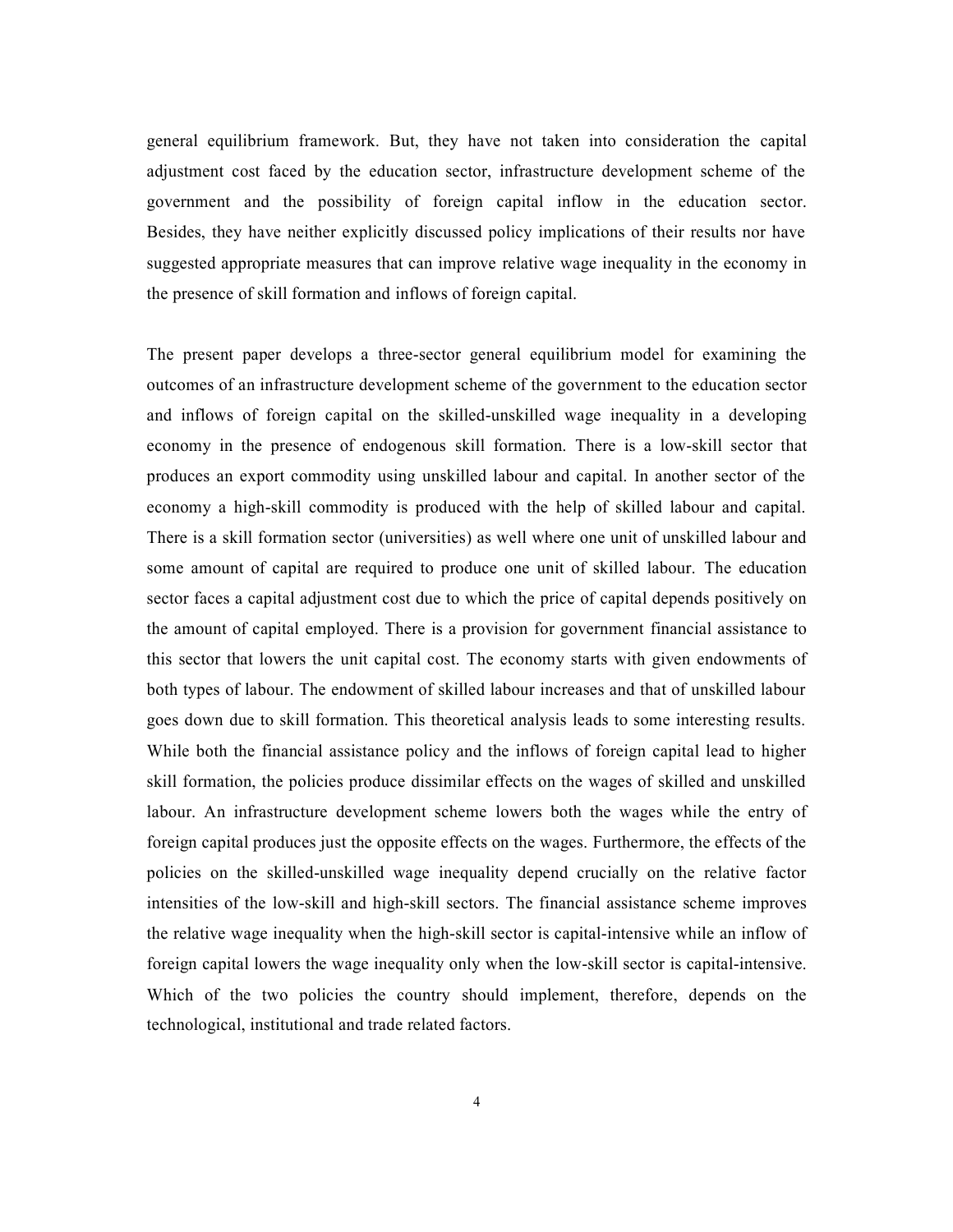# **2. The model and assumptions**

Let us consider a small open economy in which there are three sectors with provision for endogenous skill formation. One sector is a low-skill (say, an agricultural) sector and produces good *X*. The second sector is a high-skill (say, manufacturing) sector that produces an industrial good *Y*. The third sector, *S*, is the skill formation sector where one unit of unskilled labour and capital together produce one unit of skilled labour. It is supposed that sector *X* uses unskilled labour and capital, sector *Y* uses labour and capital, and sector *S* uses unskilled labour and capital.

The notations and the equations of the GE model are as follows;

 $W$  = unskilled wage rate;  $W<sub>S</sub>$  = skilled wage rate;  $R$  = effective return to capital in sector *S*;  $r =$  return to capital;  $\beta$  = financial assistance given to education sector;  $L_U$  = given endowment of unskilled labour;  $L<sub>S</sub>$  = given endowment of skilled labour;  $K =$  given endowment of capital;

Under perfect competition, we have

 $Wa_{LX} + ra_{KX} = 1$  (1)

$$
W_s a_{SY} + r a_{KY} = P_Y \tag{2}
$$

$$
Wa_{LS} + Ra_{KS} = W + Ra_{KS} = W_s \square^5
$$
 (3)

 $5$  Note that  $a_{LS} = 1$ .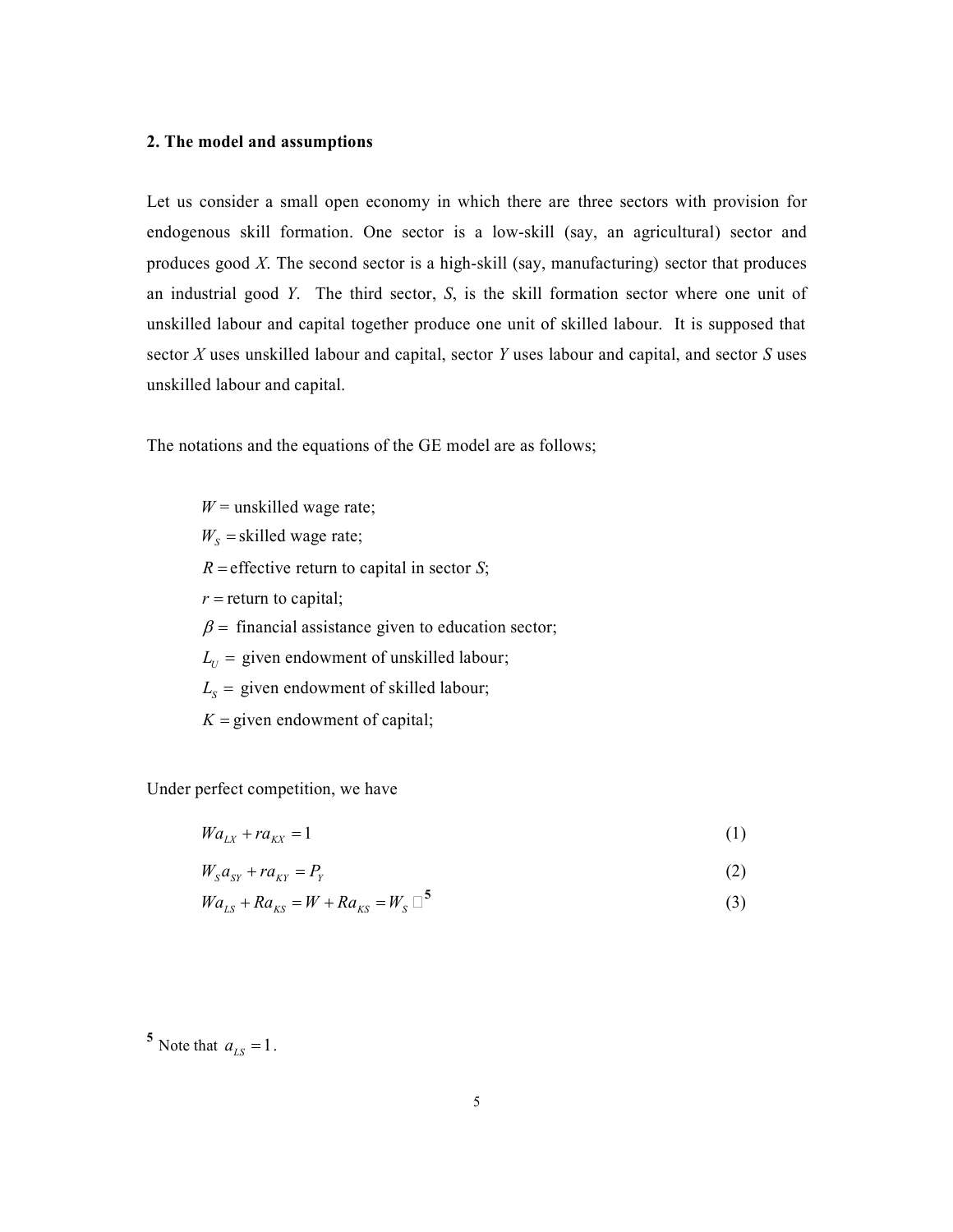where  $a_{ij}$  is the amount of the *i*th factor used in the *j*th industry to produce one unit of the output and  $P_Y$  is the price of good *Y* in terms of good *X*. We assume that good *X* is *numeraire*, and then the price of good *X* is unity.

The education sector can also get capital at the competitive rate,  $r$ , but in order to use this capital effectively they need to spend an additional amount,  $f(a_{KS}S)$  with  $f(0) = 0$ ;  $f'(.), f''(.) > 0$ , to "adapt" the capital stock rented<sup>6</sup> where  $a_{KS}S$  is the amount of capital employed by this sector. This sector also receives a matching development grant from the government.<sup>7</sup> If this sector borrows  $a_{KS}S$  amount of capital from the market a fraction  $\beta$  of the amount,  $a_{KS}S$ , is provided by the government as grant. So effectively total cost of capital is given by  $(r a_{KS} S + f(a_{KS} S) - \beta a_{KS} S)$  which is equated to  $Ra_{KS} S$  where *R* is the effective interest rate. Then we have

$$
(r - \beta)a_{KS}S + f(a_{KS}S) = Ra_{KS}S
$$
  
or,  

$$
R = (r - \beta) + (f(a_{KS}S) / a_{KS}S)
$$
 (4.1)

From (4.1) it is easily seen that

(i) 
$$
R \neq r
$$
  
\n(ii)  $(\frac{\partial R}{\partial a_{KS}S}) = (\frac{1}{a_{KS}S}) [f'(a_{KS}S) - (f(a_{KS}S)/a_{KS}S)] > 0$   
\n(Note that  $[f'(a_{KS}S) - (f(a_{KS}S)/a_{KS}S)] > 0$  as capital  
\nadjustment costs are assumed to be convex i.e.  $f''(.) > 0$ .)  
\n(iii)  $(\frac{\partial R}{\partial \beta}) = -1 < 0$  (4.2)

Exogenously given endowments impose the following resource constraints.

<sup>&</sup>lt;sup>6</sup> It could be that a machine rented needs special adjustments before it can be used in the university. For example, for installation of computers and LCD projectors for students there is need to set up a laboratory that involves a substantial cost. Besides, there is an additional cost to develop some specific computer programs or unique equipments for academic research. It could be a program to solve the famous mathematical theorem or a large-scale radio telescope.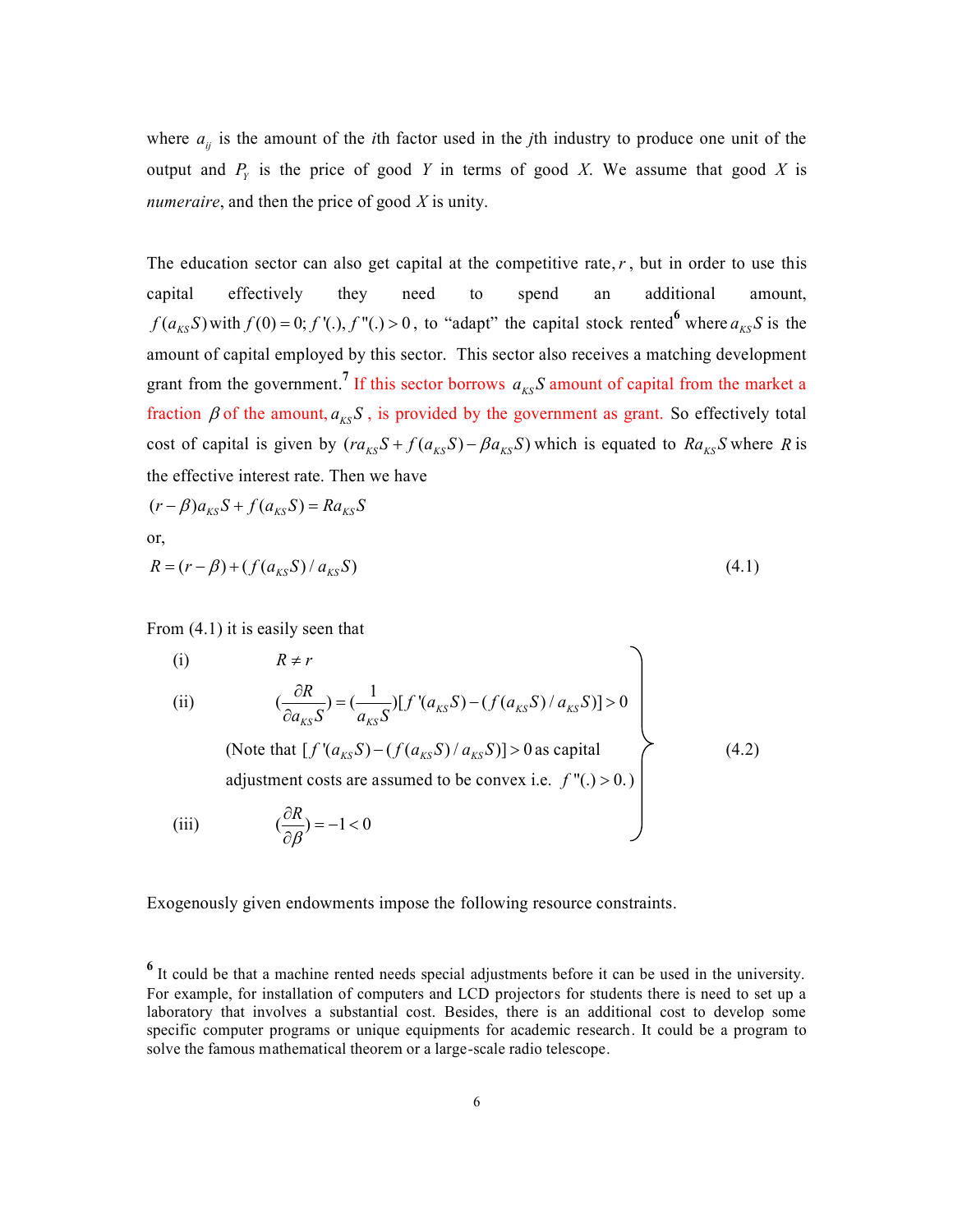$$
a_{LX}X + a_{LS}S = a_{LX}X + S = L_U
$$
\n<sup>(5)</sup>

7

$$
a_{SY}Y = L_S + S \tag{6}
$$

$$
a_{\kappa X} X + a_{\kappa Y} Y + a_{\kappa S} S = K \tag{7}
$$

where  $L_U$ ,  $L_S$  and K are the initial endowments of unskilled labour, skilled labour and capital, respectively.

This completes the specification of our model with the fixed factor endowments and the internationally determined prices. We have seven endogenous variables,  $W$ ,  $W_s$ ,  $R$ ,  $r$ ,  $X$ ,  $Y$  and  $S$  which are simultaneously solved from seven independent equations; namely, equations  $(1) - (7)$ . The values of the endogenous variables are obtained in terms of the system parameters,  $P_Y, L_U, L_S, K$  and  $\beta$ .

It may be worth mentioning the characteristic features of the production structure of the model. Using (6) equations (5) and (7) can, respectively, be rewritten as follows.

$$
a_{LX}X + a_{LS}a_{SY}Y = L_U + L_S
$$
\n<sup>(5')</sup>

and,

1

$$
a_{\kappa X} X + \tilde{a}_{\kappa Y} Y = K + a_{\kappa S} L_S, \qquad (7')
$$

respectively, where  $\tilde{a}_{KY}Y = a_{KY} + a_{KS}a_{SY}$  is the amount of capital required to produce one unit of good *Y* directly and indirectly (through skill formation) and  $a_{LS}a_{SY} = a_{SY}$  is the amount of "unskilled" labour used in sector *Y* indirectly through skill formation. Thus, sector *S* is vertically integrated with sector *Y*. The vertically integrated sector *Y* uses capital and "unskilled" labour to produce its output.

**<sup>7</sup>** In India this grant is usually provided by the UGC.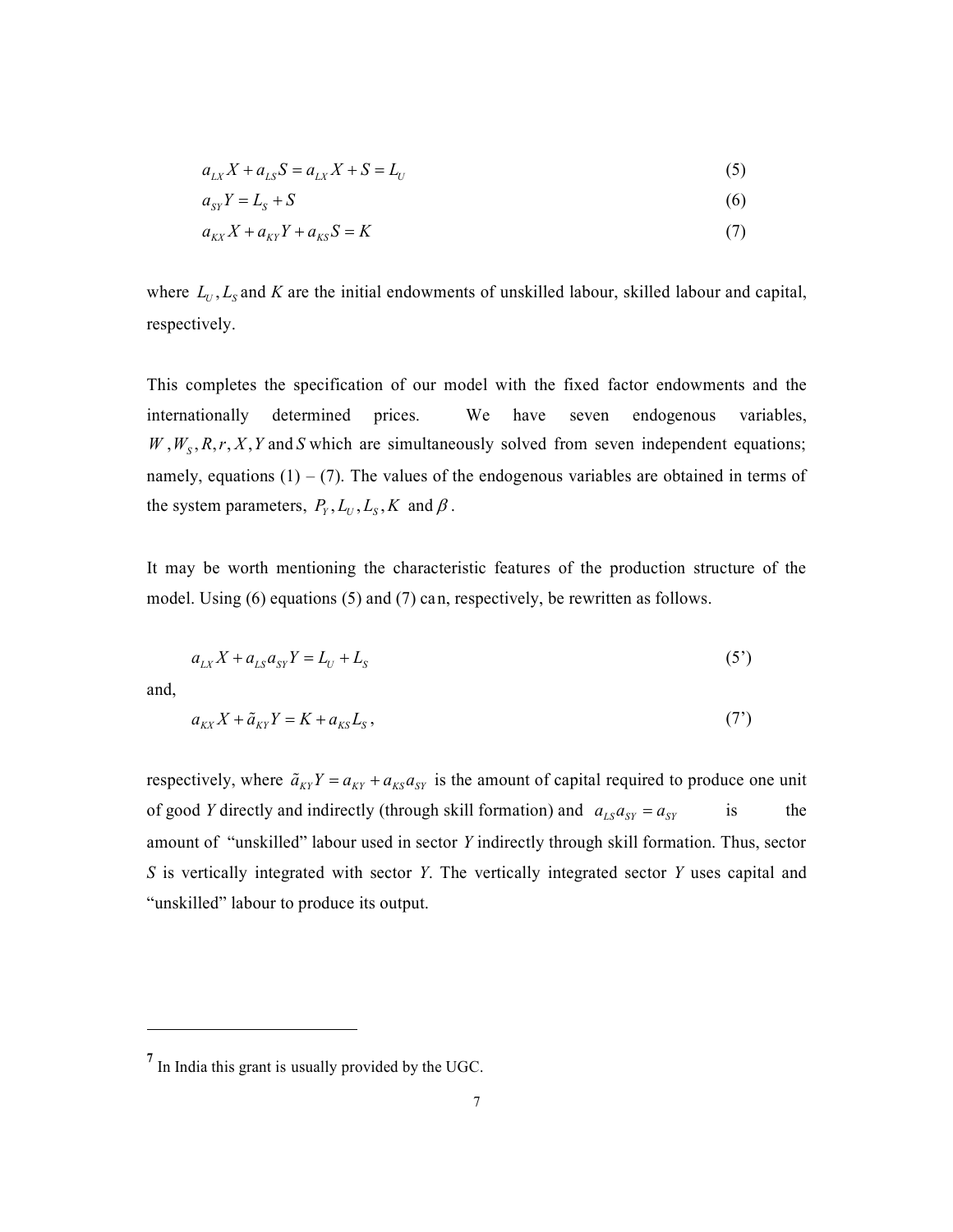#### **Assumption 1: We assume that**

(i) 
$$
(a_{LX}/a_{KX}) > (a_{LS}/a_{KS})
$$
 or  $(a_{LX}a_{KS} - a_{LS}a_{KX}) > 0$ 

(ii)  $(a_{LX}/a_{KX}) > (a_{SY}/a_{KY})$  or  $(a_{LX}a_{KY} - a_{KX}a_{SY}) > 0$ .

*X*, *Y* and *S* are agricultural, manufacturing and education sectors, respectively. Thus, it is sensible to assume that sector *X* is less capital-intensive relative to both sectors *S* and *Y*. Assumption 1 summarizes the factor-intensity conditions in the usual physical sense.

Here, we define  $\lambda_{ij}$  as the proportion of the *i*th factor employed in the *j*th sector  $(i = L_U, L_S, K; j = X, Y, S)$ , for example,  $\lambda_{LX} = a_{LX} X / L_U$ . These are called the allocative shares. On the other hand,  $\theta_{ij}$  is the distributive share of the *i* th factor in the *j* th sector, for example,  $\theta_{SY} = W_S a_{SY} / P_Y$ . It can be seen that the factor intensity condition (i) can be expressed in terms of allocative shares as

$$
(i') \qquad \Lambda_{XS} \equiv (\lambda_{LX} \lambda_{KS} - \lambda_{LS} \lambda_{KX}) > 0,
$$

and that the factor intensity condition (ii) can be expressed in terms of distributive shares as **<sup>8</sup>**

$$
(ii') \qquad \Theta_{XY} \equiv (\theta_{LX}\theta_{KY} - \theta_{KX}\theta_{SY}\theta_{LS}) > 0.
$$

These factor intensities play very important role in the following analysis.

#### **3. Comparative statics**

Differentiating (1) to (7) and writing in a matrix notation we obtain

**<sup>8</sup>** See the Appendix II for the derivation.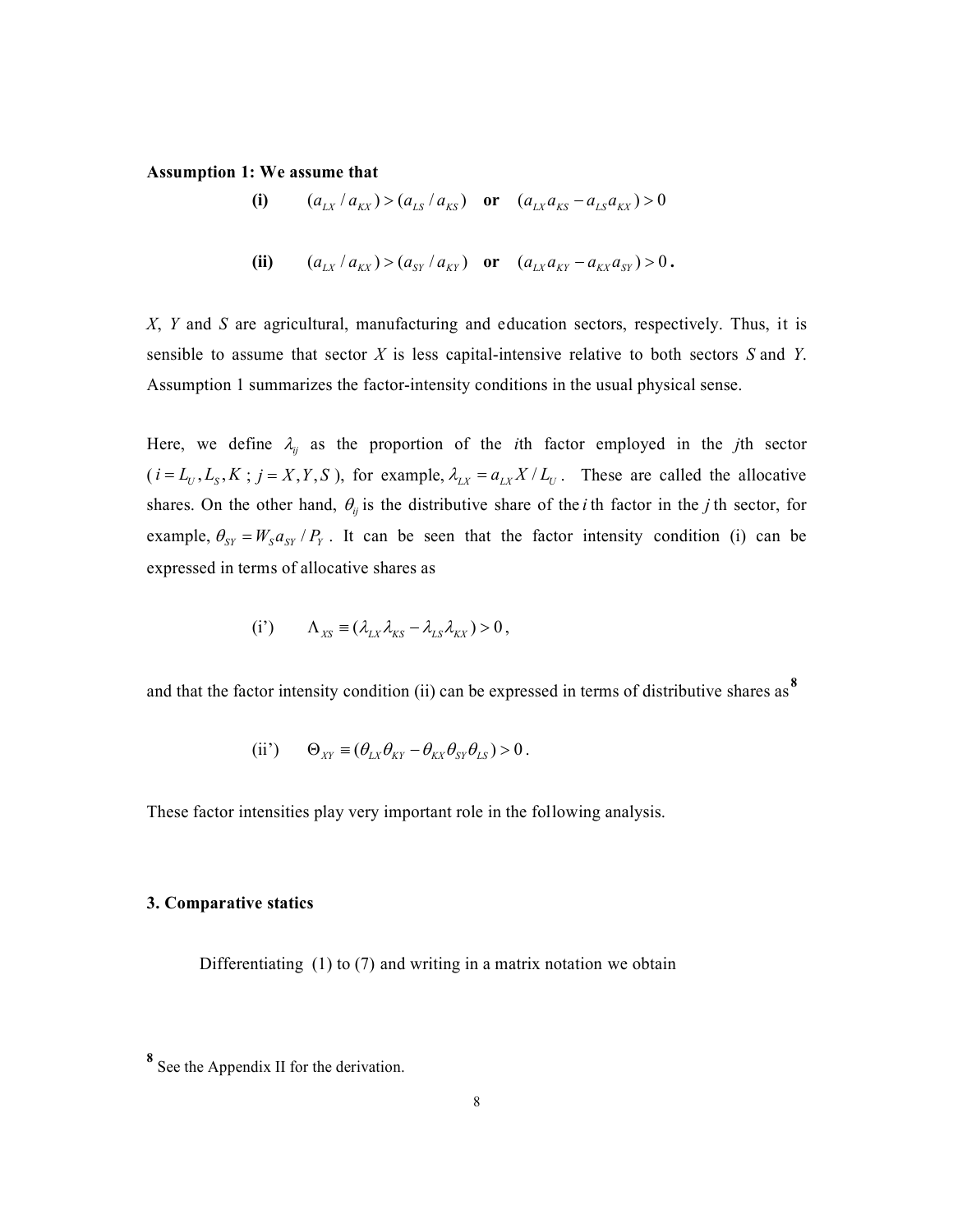$$
\begin{bmatrix}\n\theta_{LX} & 0 & \theta_{KX} & 0 & 0 & 0 & 0 \\
0 & \theta_{SY} & \theta_{KY} & 0 & 0 & 0 & 0 \\
\theta_{LS} & -1 & 0 & \theta_{KS} & 0 & 0 & 0 \\
0 & 0 & 0 & 1 & 0 & 0 & -\phi_{S} \\
\lambda_{LX} S_{LL}^{X} & 0 & \lambda_{LX} S_{LK}^{X} & 0 & \lambda_{LX} & 0 & \lambda_{LS} \\
0 & \lambda_{SY} S_{SS}^{Y} & \lambda_{SY} S_{SK}^{Y} & 0 & 0 & \lambda_{SY} & -\lambda_{S} \\
\lambda_{KX} S_{KL}^{X} & \lambda_{KY} S_{KS}^{Y} & A & 0 & \lambda_{KX} & \lambda_{KY} & \lambda_{KS}\n\end{bmatrix}\n\begin{bmatrix}\n0 \\
\hat{W}_{S} \\
\hat{r} \\
\hat{R} \\
\hat{r} \\
\hat{r} \\
\hat{r} \\
\hat{S}\n\end{bmatrix} = \begin{bmatrix}\n0 \\
0 \\
\phi_{\beta}\hat{\beta} \\
\phi_{\beta}\hat{\beta} \\
0 \\
\hat{r} \\
\hat{r} \\
\hat{r} \\
\hat{r} \\
\hat{r} \\
\hat{r} \\
\hat{r} \\
\hat{r} \\
\hat{r} \\
\hat{r} \\
\hat{r} \\
\hat{r} \\
\hat{r} \\
\hat{r} \\
\hat{r} \\
\hat{r} \\
\hat{r} \\
\hat{r} \\
\hat{r} \\
\hat{r} \\
\hat{r} \\
\hat{r} \\
\hat{r} \\
\hat{r} \\
\hat{r} \\
\hat{r} \\
\hat{r} \\
\hat{r} \\
\hat{r} \\
\hat{r} \\
\hat{r} \\
\hat{r} \\
\hat{r} \\
\hat{r} \\
\hat{r} \\
\hat{r} \\
\hat{r} \\
\hat{r} \\
\hat{r} \\
\hat{r} \\
\hat{r} \\
\hat{r} \\
\hat{r} \\
\hat{r} \\
\hat{r} \\
\hat{r} \\
\hat{r} \\
\hat{r} \\
\hat{r} \\
\hat{r} \\
\hat{r} \\
\hat{r} \\
\hat{r} \\
\hat{r} \\
\hat{r} \\
\hat{r} \\
\hat{r} \\
\hat{r} \\
\hat{r} \\
\hat{r} \\
\hat{r} \\
\hat{r} \\
\hat{r} \\
\hat{r} \\
\hat{r}
$$

9

where  $\hat{Z} = dZ/Z$  for any variable Z,  $A = (\lambda_{KX} S_{KK}^X + \lambda_{KY} S_{KK}^Y) < 0$ ,  $\phi_{\rm S} = [ \, a_{\rm KS} \, X_{\rm S} \, / \, R ] [ \, \partial R \, / \, \partial (a_{\rm KS} \, X_{\rm S} \, ) ] > 0 \ \, , \ \, \phi_{\beta} = ( \beta \, / \, R ) ( \partial R \, / \, \partial \beta ) < 0 \ \, , \ \, \lambda_{\rm LS} = a_{\rm LS} \, S \, / \, L_{\rm U} = S \, / \, L_{\rm U} \, , \ \, \, \text{and}$  $\lambda_s = S/(L_s + S)$ ;  $S_{ji}^k$  = the degree of substitution between factors *j* and *i* in the *k* th sector,  $j, i = L, S, K$  ; and,  $k = X, Y, S$  . For example,  $S_{LK}^1 \equiv (r/a_{L1})(\partial a_{L1}/\partial r)$ ,  $S_{LL}^1 \equiv (W / a_{L1})(\partial a_{L1} / \partial W)$  etc.  $S_{ji}^k > 0$  for  $j \neq i$ ; and,  $S_{jj}^k < 0$ .

Solving (8) for  $\hat{W}$  and  $\hat{W}_s$  with respect to  $\hat{\beta}$ , we have equations (9) and (10).

$$
\hat{W} / \hat{\beta} = \theta_{KX} \theta_{SY} \theta_{KS} \phi_{\beta} (\lambda_{SY} \Lambda_{XS} + \lambda_{LX} \lambda_{KY} \lambda_S) / \Delta < 0
$$
\n(9)

$$
\hat{W}_S / \hat{\beta} = \theta_{LX} \theta_{KY} \theta_{KS} \phi_{\beta} (\lambda_{SY} \Lambda_{XS} + \lambda_{LX} \lambda_{KY} \lambda_S) / \Delta < 0, \qquad (10)
$$

where  $\Lambda_{XS} = \lambda_{LX} \lambda_{KS} - \lambda_{KX} \lambda_{LS}$ ; and,

$$
\Delta = \Theta_{XY} (\lambda_{SY} \Lambda_{XS} + \lambda_{LX} \lambda_{KY} \lambda_S) + \theta_{KS} \phi_S [\theta_{LX} \theta_{SY} \lambda_{LX} \lambda_{SY} \{ \lambda_{KX} (-S_{KK}^X + S_{LK}^X) + \lambda_{KY} S_{SK}^Y \} + \theta_{LX} \theta_{KY} \lambda_{LX} \lambda_{SY} (-S_{SS}^Y + S_{KS}^Y) + \theta_{KX} \theta_{SY} \lambda_{LX} \lambda_{KX} \lambda_{SY} (-S_{LL}^X + S_{KL}^X)]
$$

It may be checked from (11.1) that

 $(11.1)$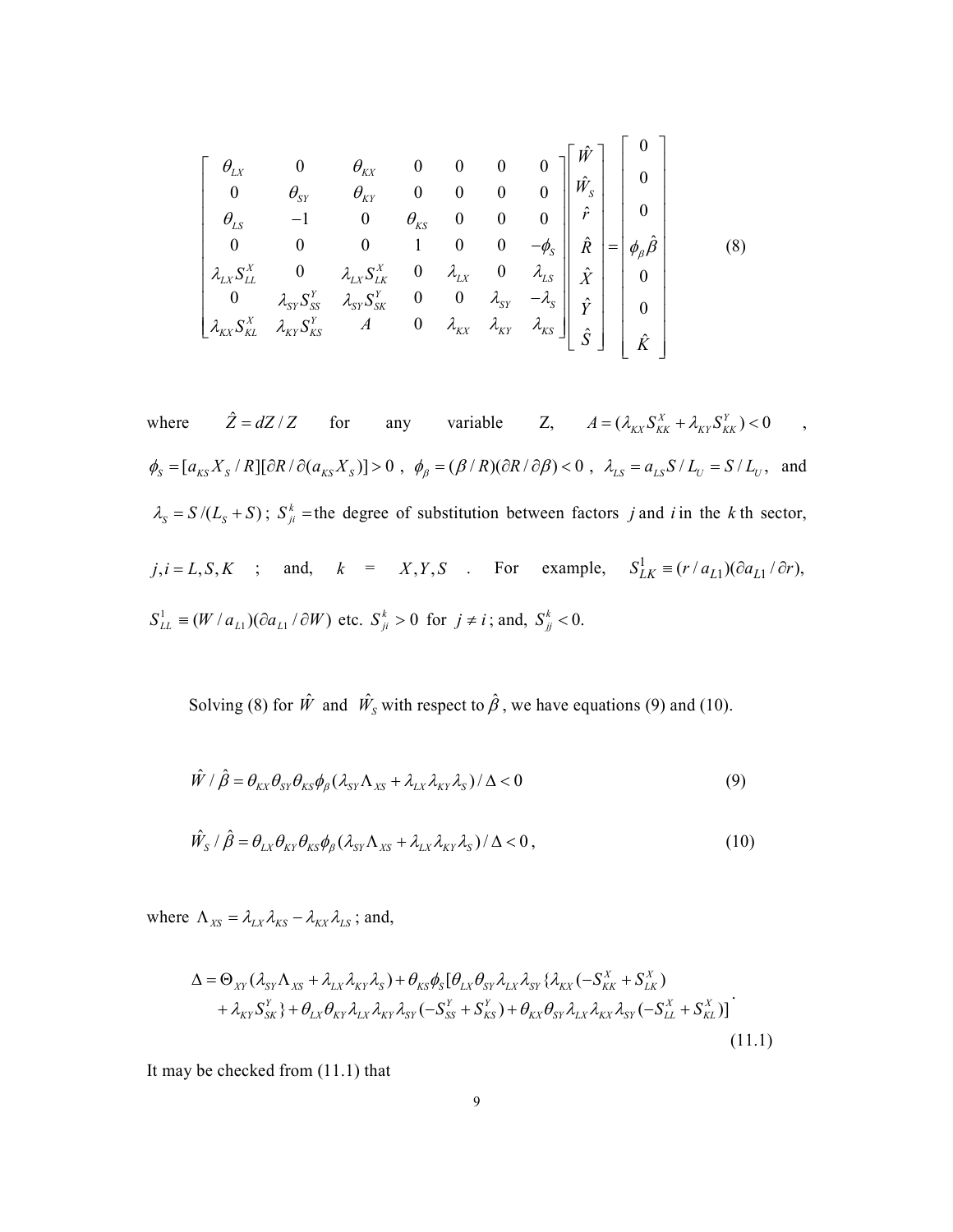$$
\Delta > 0 \text{ if (i) } \Lambda_{XS} = \lambda_{LX} \lambda_{KS} - \lambda_{KX} \lambda_{LS} > 0 \text{; and, (ii) } \Theta_{XY} = \theta_{LX} \theta_{KY} - \theta_{KX} \theta_{SY} \theta_{LS} > 0 \tag{11.2}
$$

Now we define the factor intensity in a special sense.

**Definition 1: Sector**  $X$  **is less (more) capital-intensive relative to sector**  $Y$  **in a special sense<sup>9</sup>** if and only if  $(\theta_{LX}\theta_{KY} - \theta_{KX}\theta_{SY}) > (<0)$ .

Here sectors *X* and *Y* use two different types of labour. However, there is one intersectorally mobile input which is capital. So, these two industries cannot be classified in terms of factor intensities which is usually done in the Hechscher-Ohlin-Samuelson model. Despite this, a special type of factor intensity classification in terms of the relative distributive shares of the mobile factor i.e. capital may be used for analytical purposes. The industry in which this share is higher relative to the other may be considered as capital-intensive in a special sense.

It may be worth mentioning the relation between the usual factor intensity (Assumption 1 (ii)) and the factor intensity in a special sense. It can be easily shown that if sector *X* is less capital-intensive in a special sense, i.e.,  $(\theta_{LX} \theta_{KY} - \theta_{KX} \theta_{SY}) > 0$ , then sector *X* is less capitalintensive also in the usual sense, i.e.,  $(\theta_{LX} \theta_{KY} - \theta_{kX} \theta_{SY} \theta_{LS}) > 0$ . This is because  $\theta_{LS} < 1$  and hence  $\theta_{\kappa X} \theta_{\kappa Y} > \theta_{\kappa X} \theta_{\kappa Y} \theta_{LS}$ . On the other hand, sector *X* can be more *capital*-intensive in a special sense, i.e.,  $(\theta_{LX} \theta_{KY} - \theta_{EX} \theta_{SY}) < 0$ , even if sector *X* is less capital-intensive in the usual sense. This happens when  $W_s$  and  $\theta_{SY} (= W_s a_{SY} / P_Y)$  are sufficiently large.

We define the inequality measure as  $(W_s / W) \square^{10}$ . Thus, the change in relative inequality is  $(\hat{W}_s - \hat{W})$ . Subtracting (9) from (10) we obtain the following expression.

<sup>&</sup>lt;sup>9</sup> Here sectors *X* and *Y* use two different types of labour. However, there is one intersectorally mobile input which is capital. So, these two industries cannot be classified in terms of factor intensities which is usually done in the Hechscher-Ohlin-Samuelson model. Despite this, a special type of factor intensity classification in terms of the relative distributive shares of the mobile factor i.e. capital may be used for analytical purposes. The industry in which this share is higher relative to the other may be considered as capital-intensive in a special sense. See Jones and Neary (1984) for details. See Jones and Neary (1984) for the details.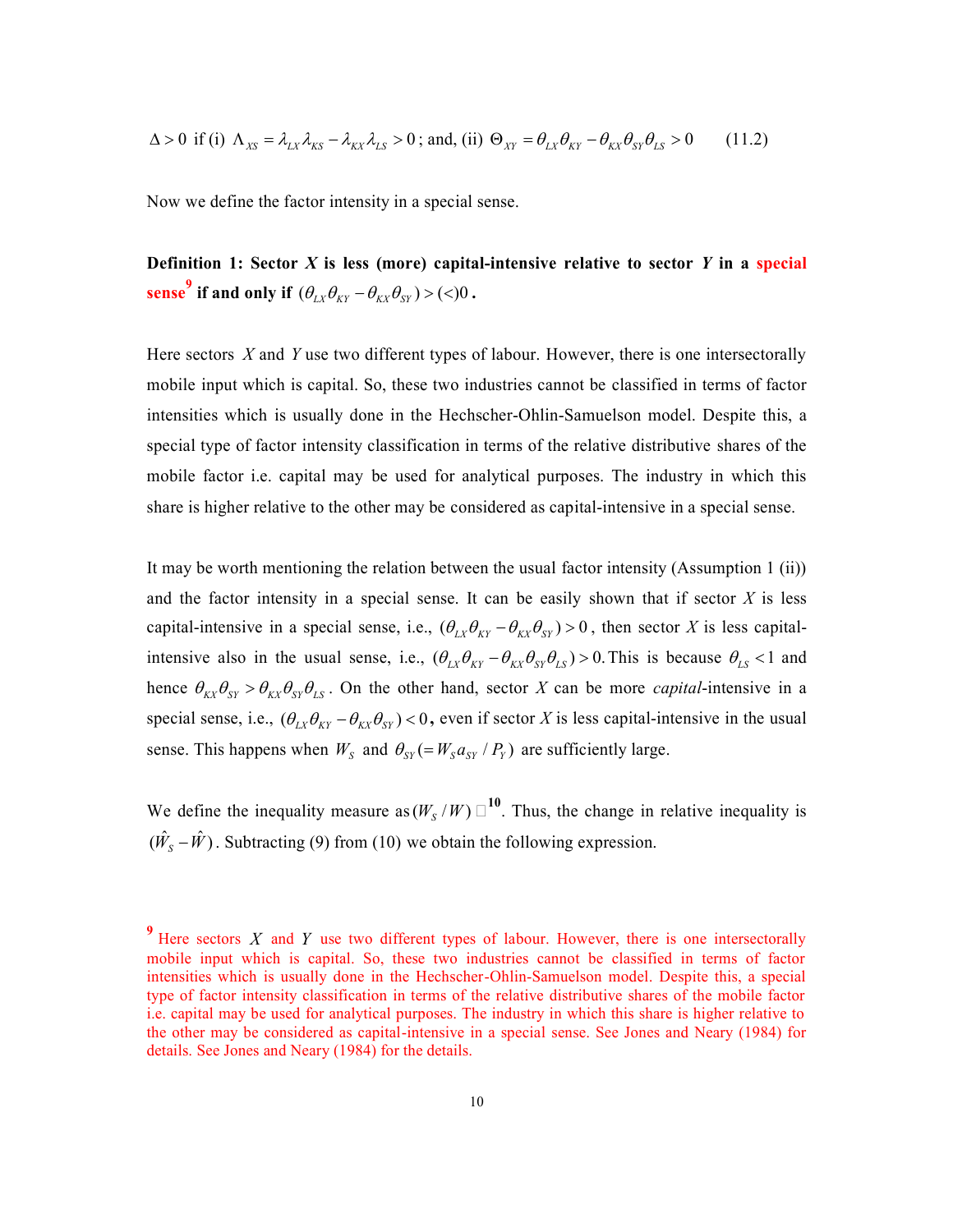$$
(\hat{W}_S - \hat{W})/\hat{\beta} = \theta_{KS}\phi_{\beta}(\theta_{LX}\theta_{KY} - \theta_{KX}\theta_{SY})(\lambda_{SY}\Lambda_{XS} + \lambda_{LX}\lambda_{KY}\lambda_S)/\Delta
$$
\n(12)

With the help of (11.2) from (12) the following proposition can be easily established. **Proposition 1: The infrastructure development scheme designed for skill formation**  lowers the skilled-unskilled wage inequality if  $\theta_{LX}\theta_{KY} > \theta_{XX}\theta_{SY} > \theta_{KX}\theta_{SY}\theta_{LS}$ , while it **increases the inequality if**  $\theta_{KX}\theta_{SY} > \theta_{LX}\theta_{KY} > \theta_{KX}\theta_{SY}\theta_{LS}$ .

Totally differentiating (1) to (3), and collecting terms we can write

$$
\theta_{LX}\hat{W} + \theta_{KX}\hat{r} = 0\tag{13}
$$

$$
\theta_{\rm SY}\theta_{\rm LS}\hat{W} + \theta_{\rm KY}\hat{r} = -\theta_{\rm KS}\theta_{\rm SY}\hat{R} \,. \tag{14}
$$

It is assumed that an increase in  $\beta$  lowers the price of capital,  $R$ , required for skill formation. The decrease in *R* has the cost reduction effect in the integrated sector *Y* . This has qualitatively the same effect as the increase in the price of sector  $Y$  (i.e.  $P_Y$ ). By applying the Stolper-Samuelson theorem from (13) and (14) it follows that the fall in *R* raises *r* and lowers *W* if  $\theta_{LX} \theta_{KY} > \theta_{XX} \theta_{SY} \theta_{LS}$  i.e. if  $\Theta_{XY} > 0$ . From the zero-profit condition for sector *Y* (equation (2)) it follows that the skilled wage,  $W_s$ , also falls as *r* rises. So both *W* and  $W_s$  fall as the capital cost rises in both sectors *X* and *Y*. Which one of the two wages will fall more should depend on the distributive shares of capital in the two sectors. If  $(\theta_{LX} \theta_{KY} > (<)\theta_{KX} \theta_{SY}$  i.e. if  $\theta_{KY} > (<)\theta_{KY}$  the capital cost will increase more (less) in sector *Y* than in sector *X* and consequently the relative wage inequality improves (worsens).

We have already mentioned that cost reduction effect in the vertically integrated sector*Y* resulting from a fall in *R* will have qualitatively the same effect as the increase in the price of commodity*Y* . This produces a Stolper-Samuelson effect which is followed by a

1

<sup>&</sup>lt;sup>10</sup> The absolute skilled-unskilled wage gap is  $(W_s - W)$ 

<sup>11</sup> It should be noted that  $\theta_{LX} \theta_{KY} > \frac{(\langle \theta_{XX}, \theta_{SY} \rangle)}{(\langle \theta_{XX}, \theta_{SY}, \omega_{XY}, \theta_{XY}, \omega_{XY})}$  as  $(\theta_{LX} + \theta_{KX}) = 1 = (\theta_{SY} + \theta_{KY})$ .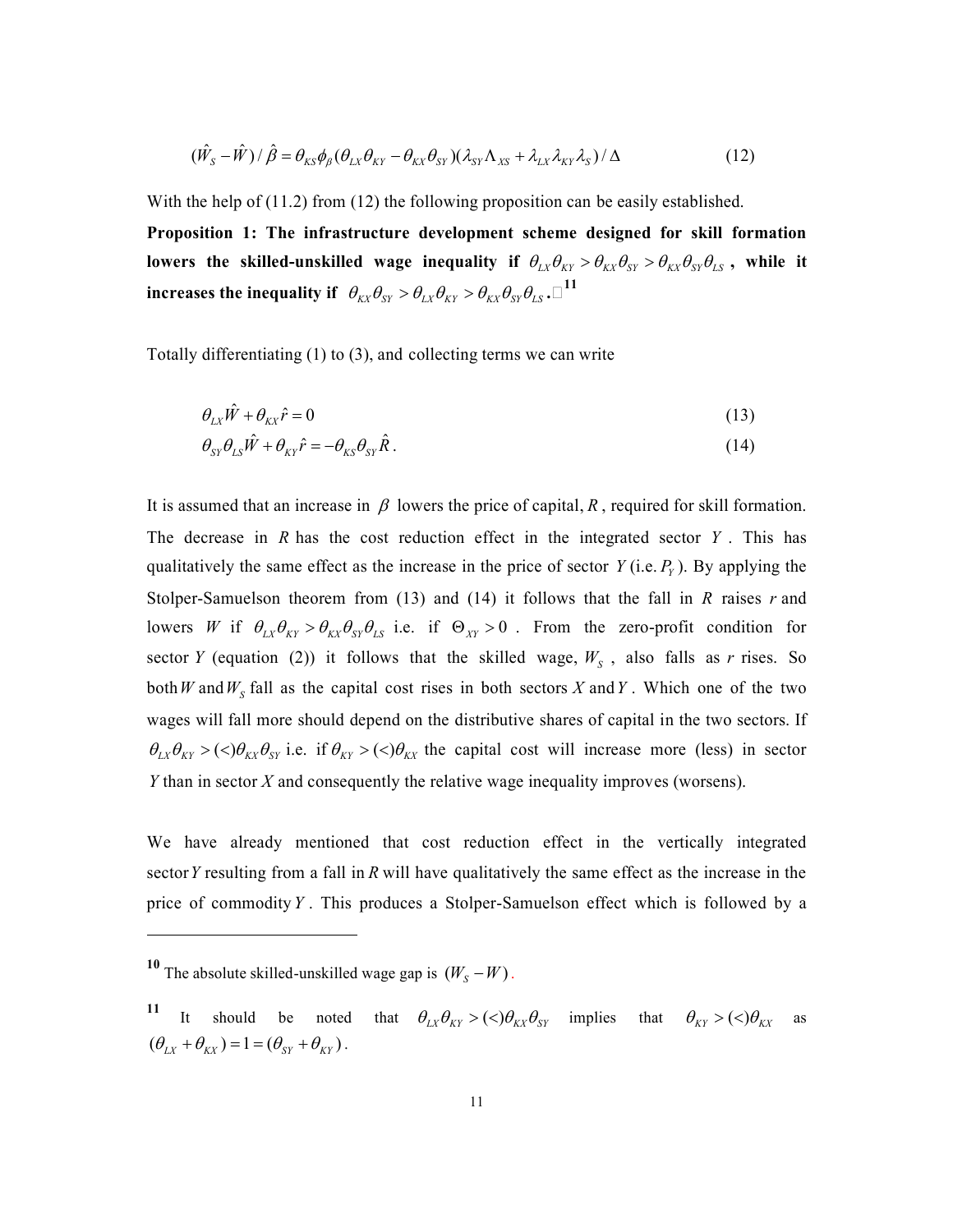Rybczynski type effect as production technologies are of variable coefficient type. Consequently, the capital-intensive vertically integrated *Y* sector expands and the labourintensive sector *X* contracts. This leads to expansion in both sectors*Y* and *S* . So the following results are obtained.**<sup>12</sup>**

$$
(\hat{X}/\hat{\beta}) < 0; (\hat{Y}/\hat{\beta}) > 0
$$
; and,  $(\hat{S}/\hat{\beta}) > 0$ . (15)

Now let us consider the consequences of an exogenous inflow of foreign capital.**13** The effect of foreign capital inflows on wage inequality is qualitatively the same as the increase in domestic capital with respect to the positive aspect of the changes. Then, the effect of foreign capital inflow on the relative wage inequality can also be derived by solving (8) as follows.

$$
(\hat{W}_S - \hat{W})/\hat{K} = \theta_{KS}\phi_S \lambda_{LX} \lambda_{SY} (\theta_{LX} \theta_{KY} - \theta_{KX} \theta_{SY})/\Delta, \qquad (16)
$$

From (16) the following proposition readily follows.

**Proposition 2: An inflow of foreign capital increases the skilled-unskilled wage inequality** if  $\theta_{LX}\theta_{KY} > \theta_{XX}\theta_{SY} > \theta_{XX}\theta_{SY}\theta_{LS}$  while it decreases the inequality if  $\theta_{\scriptscriptstyle{K}X}\theta_{\scriptscriptstyle{SY}} > \theta_{\scriptscriptstyle{L}X}\theta_{\scriptscriptstyle{KY}} > \theta_{\scriptscriptstyle{K}X}\theta_{\scriptscriptstyle{SY}}\theta_{\scriptscriptstyle{LS}}$ .

Capital inflow decreases its rental, *r*. Thus, it can be seen from (1) and (2) that both *W* and  $W_s$  must increase. If  $\theta_{LX} \theta_{KY} > \langle \langle \theta_{KX} \theta_{SY} \rangle$  i.e. if  $\theta_{KY} > \langle \langle \theta_{KX} \rangle$ , saving on capital cost will be more (less) in sector*Y* than in sector *X* . Hence the wage inequality rises (falls) following an inflow of foreign capital under the condition as stated in the proposition.

An inflow of foreign capital produces a Rybczynski effect and leads to an expansion of sector *S* and a contraction of sector *X* as the former (latter) sector is capital (unskilled labour) intensive (i.e.  $\Lambda_{XS} = \lambda_{LX} \lambda_{KS} - \lambda_{KX} \lambda_{LS} > 0$ ). The vertically integrated *Y* sector also expands

**<sup>12</sup>** These results have been mathematically derived in Appendix III.

**<sup>13</sup>** See footnote 3 in this context.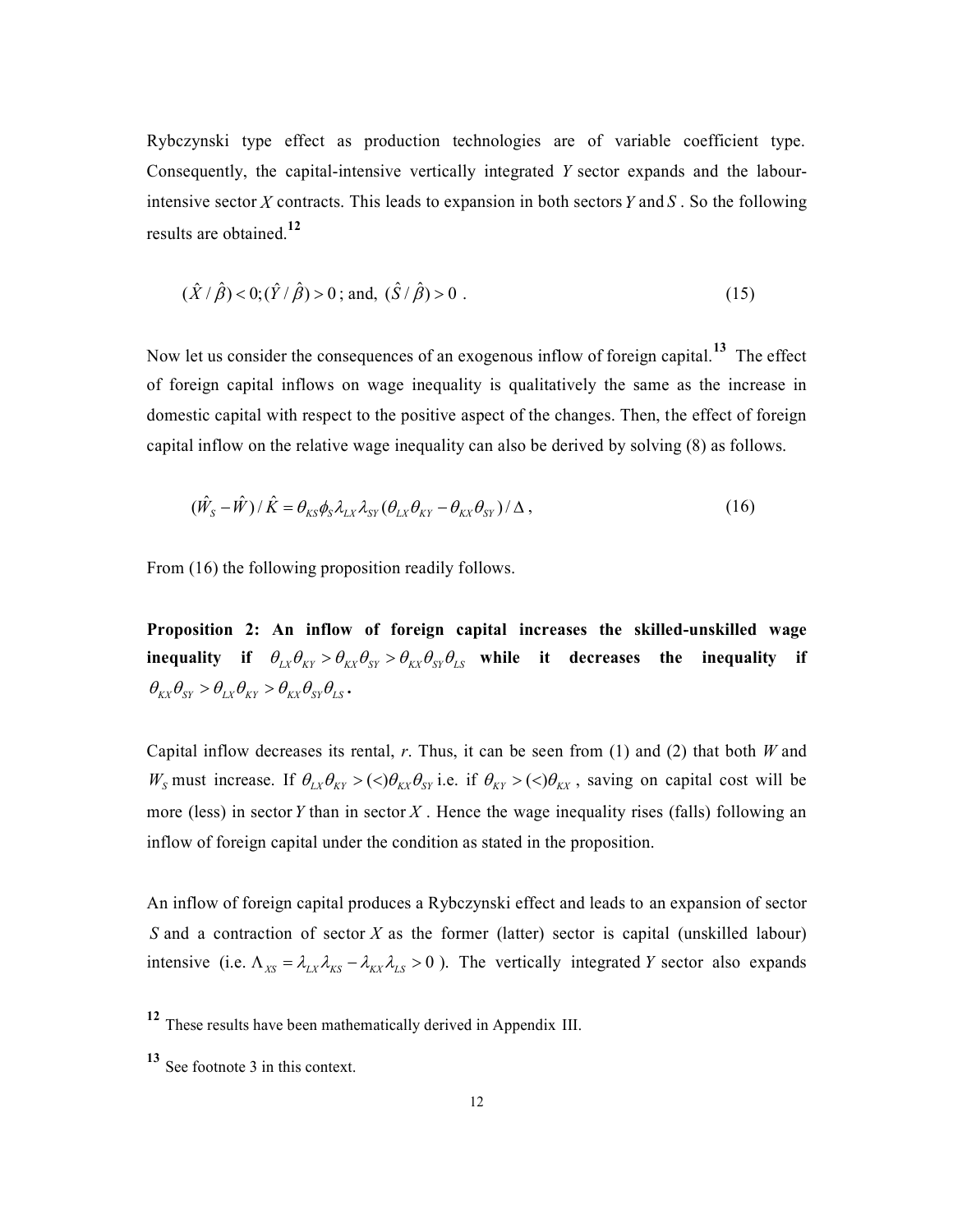as  $\Theta_{XY} > 0$ . As the return to capital, r, has fallen and the two wages have increased producers in both *Y* and *X* sectors substitute labour by capital. It is easy to check that  $a_{\kappa y}$  rises and  $a_{sy}$  falls. Then from (6) it follows that *Y* sector expands due to factor substitution effect. So both the Rybczynski effect and the factor substitution effect move in the same direction and raise the production of *Y* . But the effect on sector *X* is not so obvious as the Rybczynski effect and the factor substitution effect move in the opposite directions to each other. The following results can therefore be proved.**<sup>14</sup>**

$$
(\hat{X}/\hat{K}) = ?
$$
;  $(\hat{Y}/\hat{K}) > 0$ ; and  $(\hat{S}/\hat{K}) > 0$ . (17)

From (15) and (17) the following proposition can now be established.

**Proposition 3: An infrastructure development policy to the education sector and/or an inflow of foreign capital would promote skill formation and lead to expansion of the high-skill sector.** 

## **4. Policy implications of results and concluding remarks**

The developing countries have been giving top priority to skill formation for overcoming the scarcity of skilled labour. Apart from subsidization of the education system they are contemplating with the idea of allowing the entry of foreign capital into the education sector. In the circumstances, two pertinent questions are as follows: (i) how will the entry of foreign capital affect the process of skill formation and the relative earnings of different groups of workers? (ii) Is it a better policy option vis-à-vis the traditional policy of subsidizing the education sector through provision of infrastructure development grants under all situations? The present paper is designed to provide answers to the above questions in terms of a threesector general equilibrium model with endogenous skill formation. The analysis has found that both foreign capital inflows and provision of infrastructure development funds promote

**<sup>14</sup>** See Appendix IV for detailed derivations.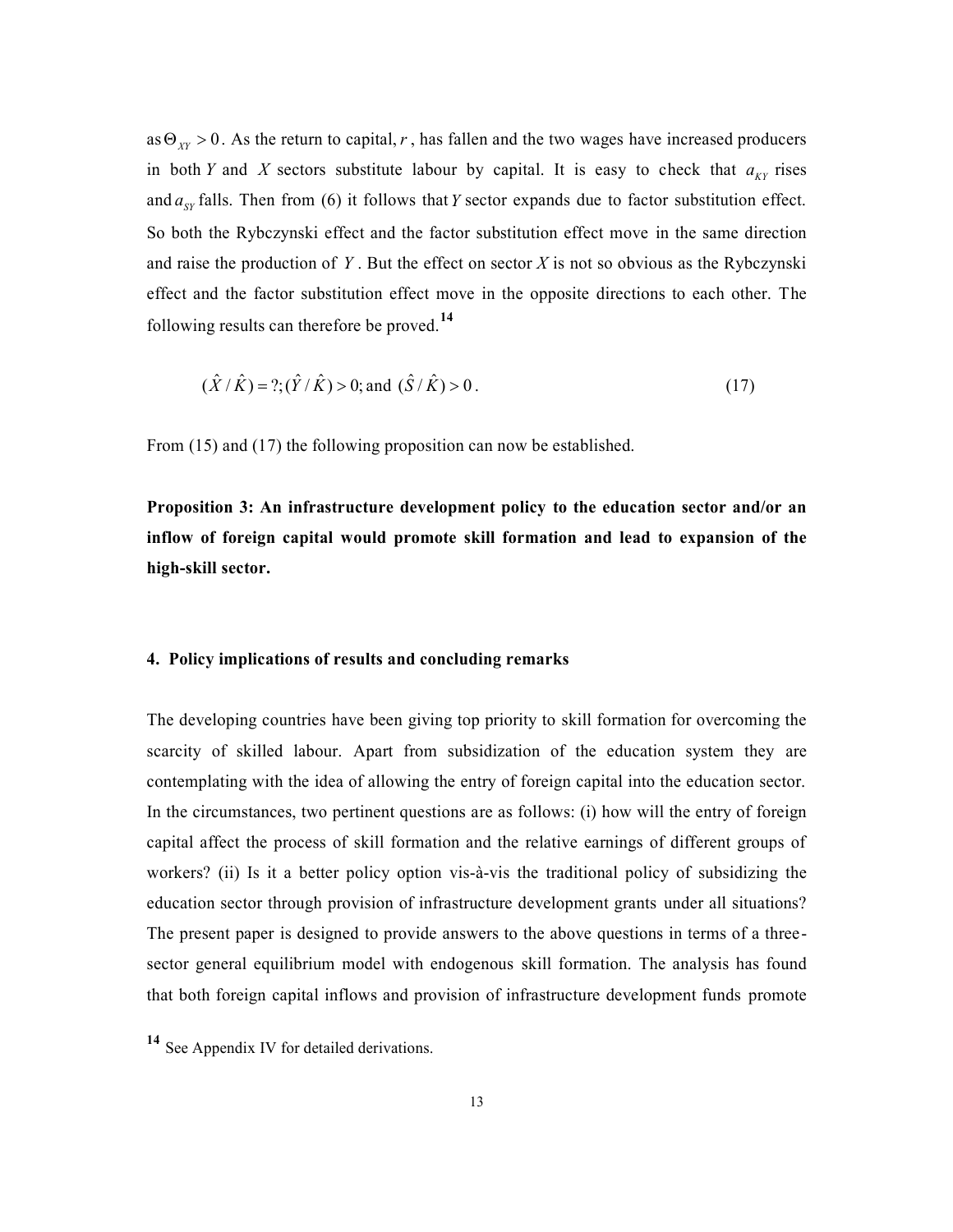skill formation and produce expansion of the high-skill sector. However, the latter policy lowers both the skilled and unskilled wages while the entry of foreign capital produces completely opposite effects on the two wages. The effects of the two policies on the skilledunskilled wage inequality, on the other hand, depend crucially on the relative factor intensities of the low-skill and high-skill sectors. If the high-skill sector is capital-intensive in a special sense financial assistance program improves the wage inequality while a liberalized investment policy is counterproductive. On the contrary, if the low-skill sector is capitalintensive the entry of foreign capital is preferable to a credit support program especially when the country's objective is to alleviate the problem of rising wage inequality. As factor intensities of the different sectors depend on technological, institutional and trade related factors of the economy the choice between the two alternative policies must ultimately hinge on these factors.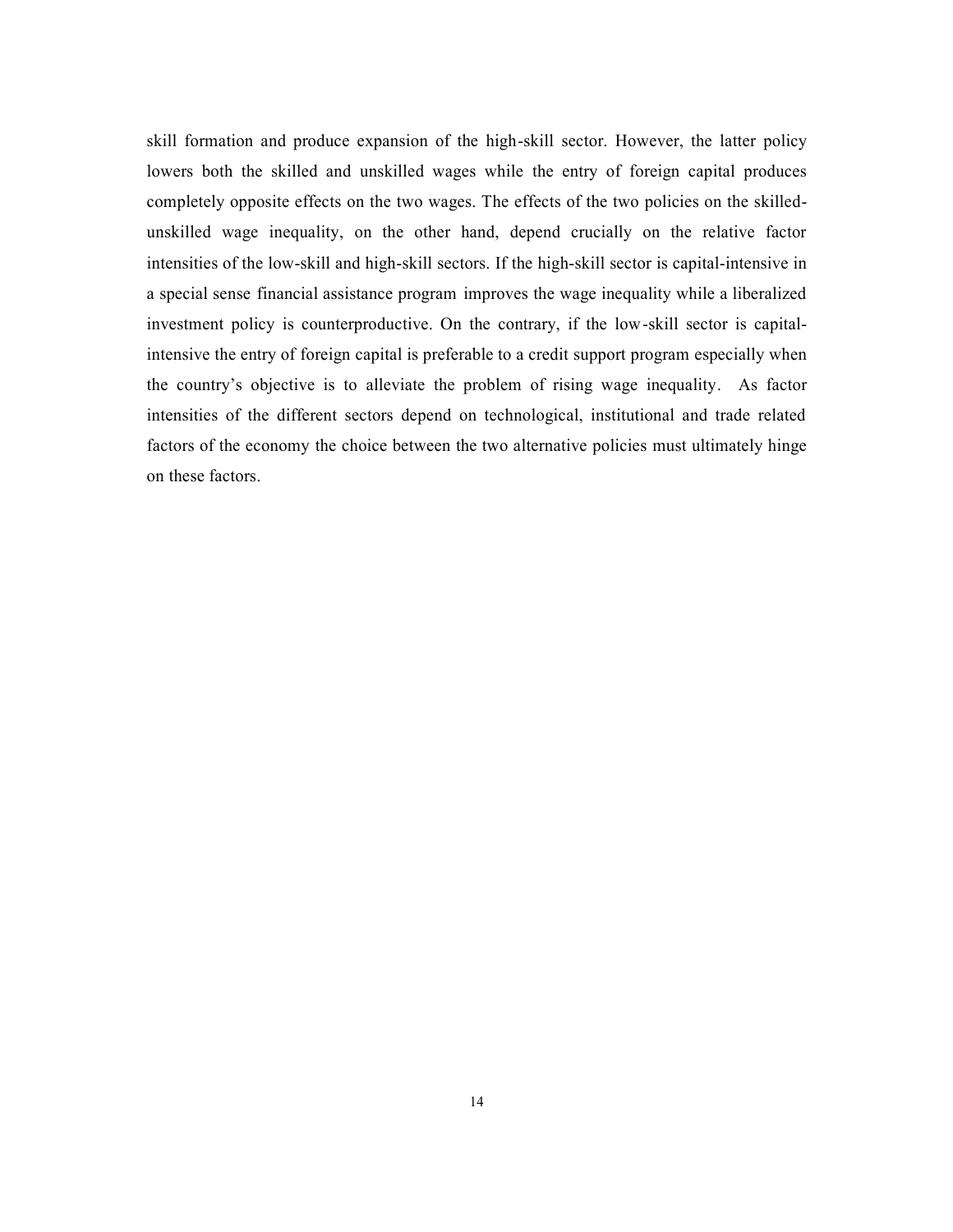### **References:**

- Chau, N. and Stark, O. (1999): 'Migration under asymmetric information and human capital formation,' *Review of International Economics* 7(3), 455-483.
- Chaudhuri, S. and Yabuuchi S. (2007): 'Economic liberalization and wage inequality in the presence of labour market imperfection', *International Review of Economics and Finance* 16, 592-603.
- Fan, C. Simon, and Oded Stark (2007): 'International migration and "educated unemployment",' *Journal of Development Economics* 83, 76-87.
- Feenstra, R.C. and Hanson, G.H. (1996): 'Foreign investment, outsourcing and relative wages', in R. Feenstra, G. Grossman and D. Irwin (eds.), Political Economy of Trade Policies: Essays in Honor of J. N. Bhagwati, Cambridge, , MA: MIT Press.
- Jones, R.W. and Neary, P. (1984): 'Positive theory of international trade', in Jones, R.W. and P. B. Kenen (eds.), *Handbook of Development Economics* Vol. 1, North-Holland, 1- 62.
- Kar, S. and Beladi, H. (2004): 'Skill formation and international migration: welfare perspective of developing countries', *Japan and the World Economy* 16, 35-54.
- Marjit, S., Beladi, H. and A. Chakrabarti, (2004): 'Trade and wage inequality in developing countries'. *Economic Inquiry* 42, 295-303.
- Marjit, S. and Acharyya, R. (2003): *International Trade, Wage Inequality and the Developing Countries: A General Equilibrium Approach*. Heidelberg: Physica/Springer Verlag.
- Sharma, K. (2007): 'FDI in higher education : aspirations and reality', *Mainstream* 45(25).
- Stark, O. et al. (1998): 'Human capital depletion, human capital formation and migration: a blessing or a curse',' *Economics Letters* 60(3), 363-367.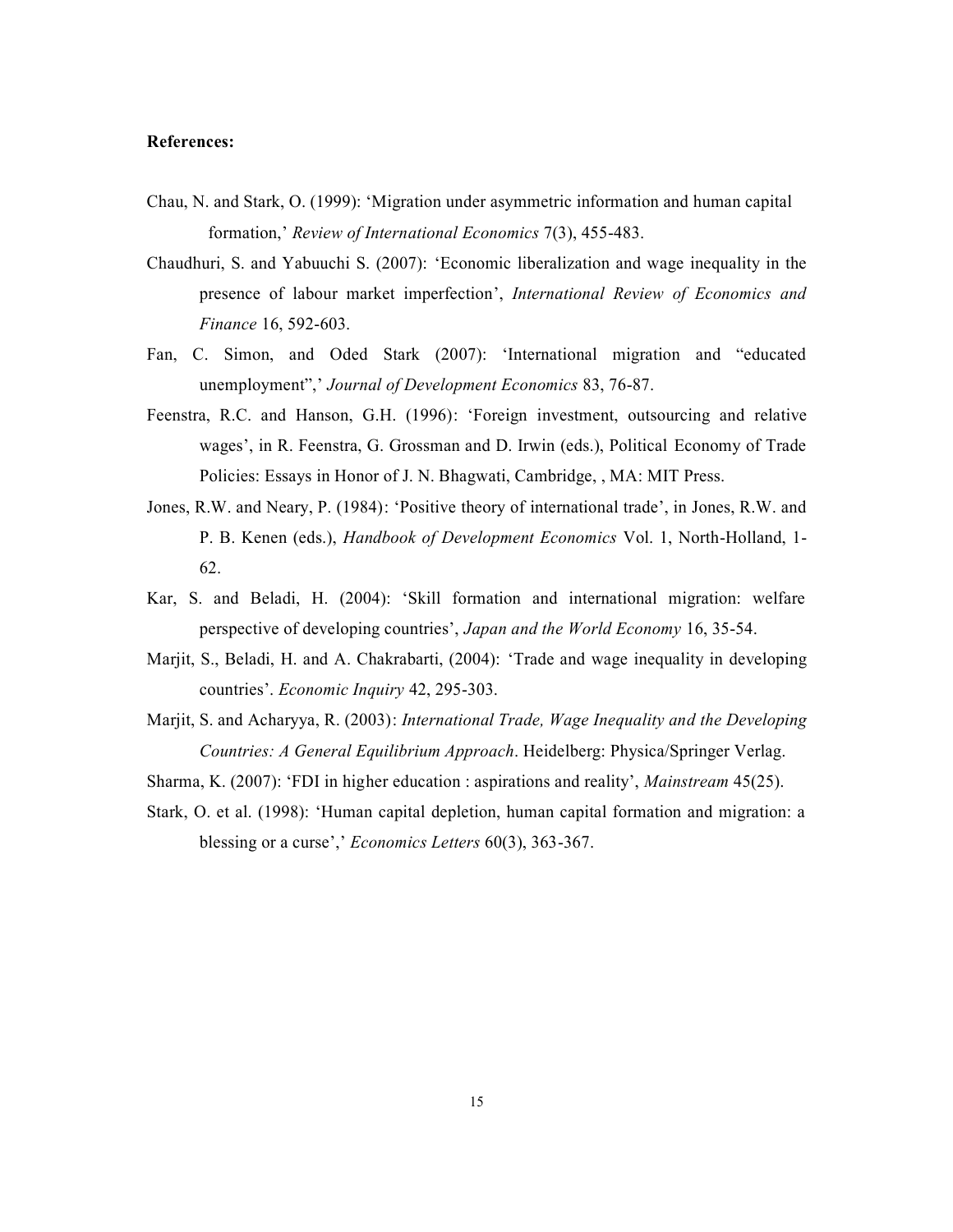# **Appendix I: Factor intensity**

The factor intensity in the usual sense is expressed as

$$
a_{LX}a_{KY} - a_{KX}a_{SY}
$$
  
= {( $Wa_{LX}$ )( $ra_{KY} / P_Y$ ) – ( $ra_{KX}$ )( $W_S a_{SY} / P_Y$ )( $Wa_{LS} / W_S$ )}( $P_Y / Wr$ ),  
=  $\theta_{LX} \theta_{KY} - \theta_{KX} \theta_{SY} \theta_{LS}$  (A1)

considering the price of good *X* is unity and  $a_{LS} = 1$ .

# **Appendix II: Changes in factor prices**

Solving (8) by Cramer's rule we get

$$
(\hat{W} / \hat{\beta}) = \theta_{\scriptscriptstyle{KX}} \theta_{\scriptscriptstyle{SY}} \theta_{\scriptscriptstyle{KS}} \phi_{\scriptscriptstyle{\beta}} (\lambda_{\scriptscriptstyle{SY}} \Lambda_{\scriptscriptstyle{XS}} + \lambda_{\scriptscriptstyle{LX}} \lambda_{\scriptscriptstyle{KY}} \lambda_{\scriptscriptstyle{S}}) / \Delta < 0
$$
\n(9)

$$
(\hat{W}_S / \hat{\beta}) = \theta_{LX} \theta_{KY} \theta_{KS} \phi_{\beta} (\lambda_{SY} \Lambda_{XS} + \lambda_{LX} \lambda_{KY} \lambda_S) / \Delta < 0, \qquad (10)
$$

$$
(\hat{W} / \hat{K}) = \theta_{\kappa x} \theta_{\kappa y} \theta_{\kappa s} \lambda_{\kappa x} \lambda_{\kappa y} \phi_{s} / \Delta > 0, \qquad (A2)
$$

$$
(\hat{W}_S / \hat{K}) = \theta_{LX} \theta_{KY} \theta_{KS} \lambda_{LX} \lambda_{SY} \phi_S / \Delta > 0.
$$
 (A3)

To obtain changes in *r* and *R* after totally differentiating equations  $(1) - (3)$  we get the following expressions.

$$
\hat{W}\theta_{LX} + \hat{r}\theta_{KX} = 0 \tag{A4}
$$

$$
\hat{W}_S \theta_{SY} + \hat{r} \theta_{KY} = 0 \tag{A5}
$$

$$
\hat{W}\theta_{LS} + \hat{R}\theta_{KS} = \hat{W}_S \,. \tag{A6}
$$

Since  $(\hat{r} / \hat{\beta}) = -(\theta_{LX} / \theta_{KX})(\hat{W} / \hat{\beta})$  using (9) we find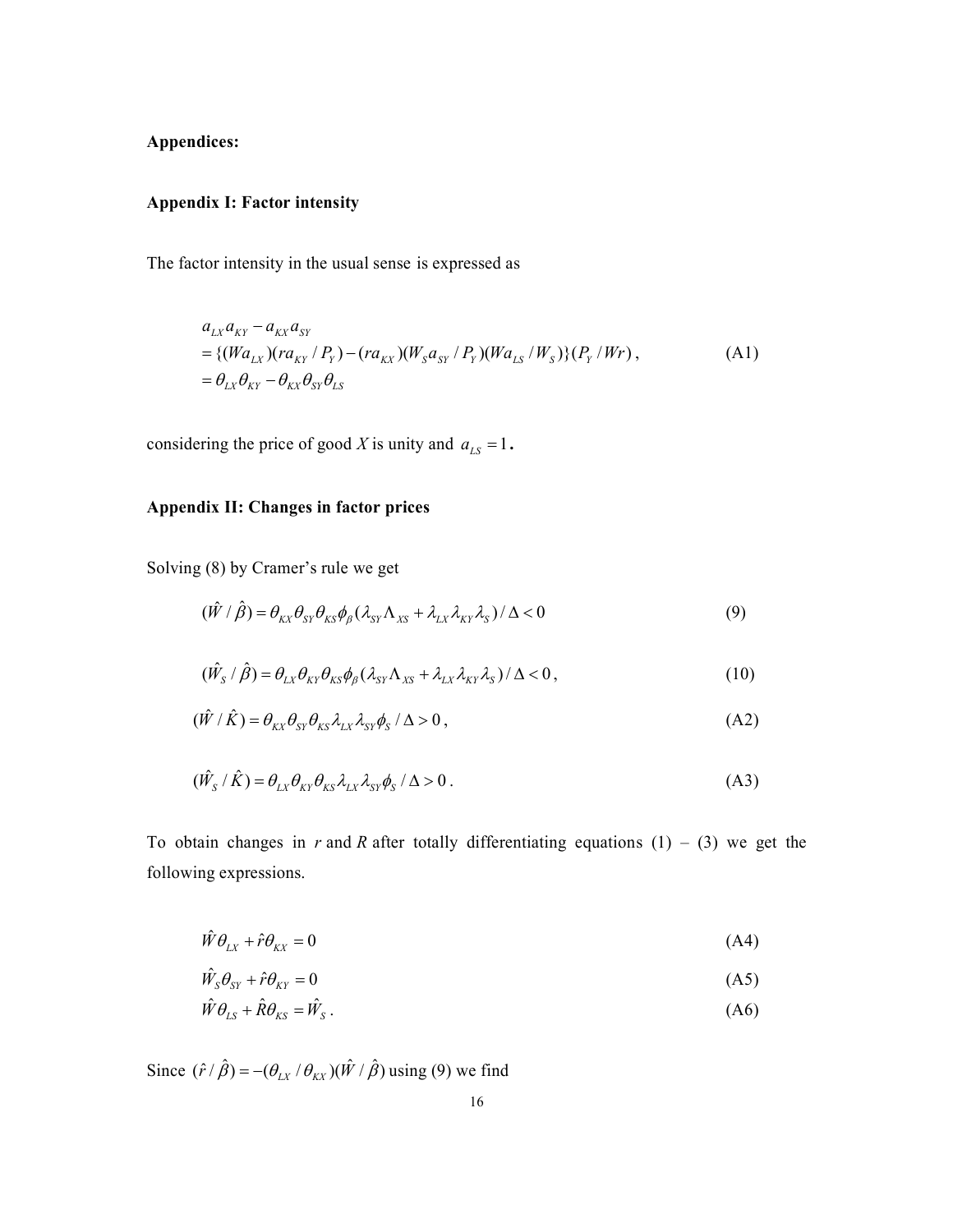$$
(\hat{r} / \hat{\beta}) = -(\theta_{LX} / \theta_{KX}) (\hat{W} / \hat{\beta})
$$
  
= -(\theta\_{LX} / \theta\_{KX}) \theta\_{KX} \theta\_{SY} \theta\_{KS} \phi\_{\beta} (\lambda\_{SY} \Lambda\_{XS} + \lambda\_{LX} \lambda\_{KY} \lambda\_S) / \Delta > 0 (A7)

Similarly,

$$
(\hat{r} / \hat{K}) = -(\theta_{LX} / \theta_{KX}) (\hat{W} / \hat{K})
$$
  
= -(\theta\_{LX} / \theta\_{KX}) \lambda\_{LX} \lambda\_{SY} \theta\_{KX} \theta\_{SY} \theta\_{KS} \phi\_{S}) / \Delta < 0

From (A5) and (A6) after using (A7) and (A8) we obtain

$$
\hat{R} = (\hat{W}_S - \hat{W}\theta_{LS})/\theta_{KS} = (\Theta_{XY}/\theta_{KS})\hat{W} .
$$
\n(A9)

By substituting the expressions for  $(\hat{W}/\hat{\beta})$  and  $(\hat{W}/\hat{K})$  into (A9), we have

$$
(\hat{R}/\hat{\beta}) = (\Theta_{XY}/\theta_{KX})(\hat{W}/\hat{\beta})
$$
  
=  $(\Theta_{XY}/\theta_{KX}) \theta_{KX}\theta_{SY}\theta_{KS}\phi_{\beta}(\lambda_{SY}\Lambda_{XS} + \lambda_{LX}\lambda_{KY}\lambda_S)/\Delta < 0$  (A10)

$$
(\hat{R}/\hat{K}) = (\Theta_{XY}/\theta_{KX})(\hat{W}/\hat{K})
$$
  
=  $(\Theta_{XY}/\theta_{KX}) \lambda_{LX} \lambda_{SY} \theta_{KX} \theta_{SY} \theta_{KS} \phi_{S})/\Delta < 0$  (A11)

# Appendix III: Changes in output composition due to change in  $\beta$

Solving (8) for  $\hat{X}$ ,  $\hat{Y}$  and  $\hat{S}$  with respect to  $\hat{\beta}$ , we have

$$
(\hat{X} / \hat{\beta})\Delta / \theta_{KS}\phi_{\beta} = \theta_{LX}[\theta_{SY}\{\lambda_{KX}\lambda_{SY}(\lambda_{KS}S_{LK}^X - \lambda_{LS}A) + \lambda_{KY}(\lambda_{SY}\lambda_{LS}S_{SK}^Y + \lambda_{KX}\lambda_SS_{LK}^X)\} + \theta_{KY}\lambda_{LS}\lambda_{SY}\lambda_{KY}(S_{KS}^Y - S_{SS}^Y)] + \lambda_{KX}\theta_{KX}\theta_{SY}\{\lambda_{SY}(\lambda_{LS}S_{KL}^X - \lambda_{KS}S_{LL}^X) - \lambda_{KX}\lambda_SS_{LL}^X\} < 0
$$
\n(A12)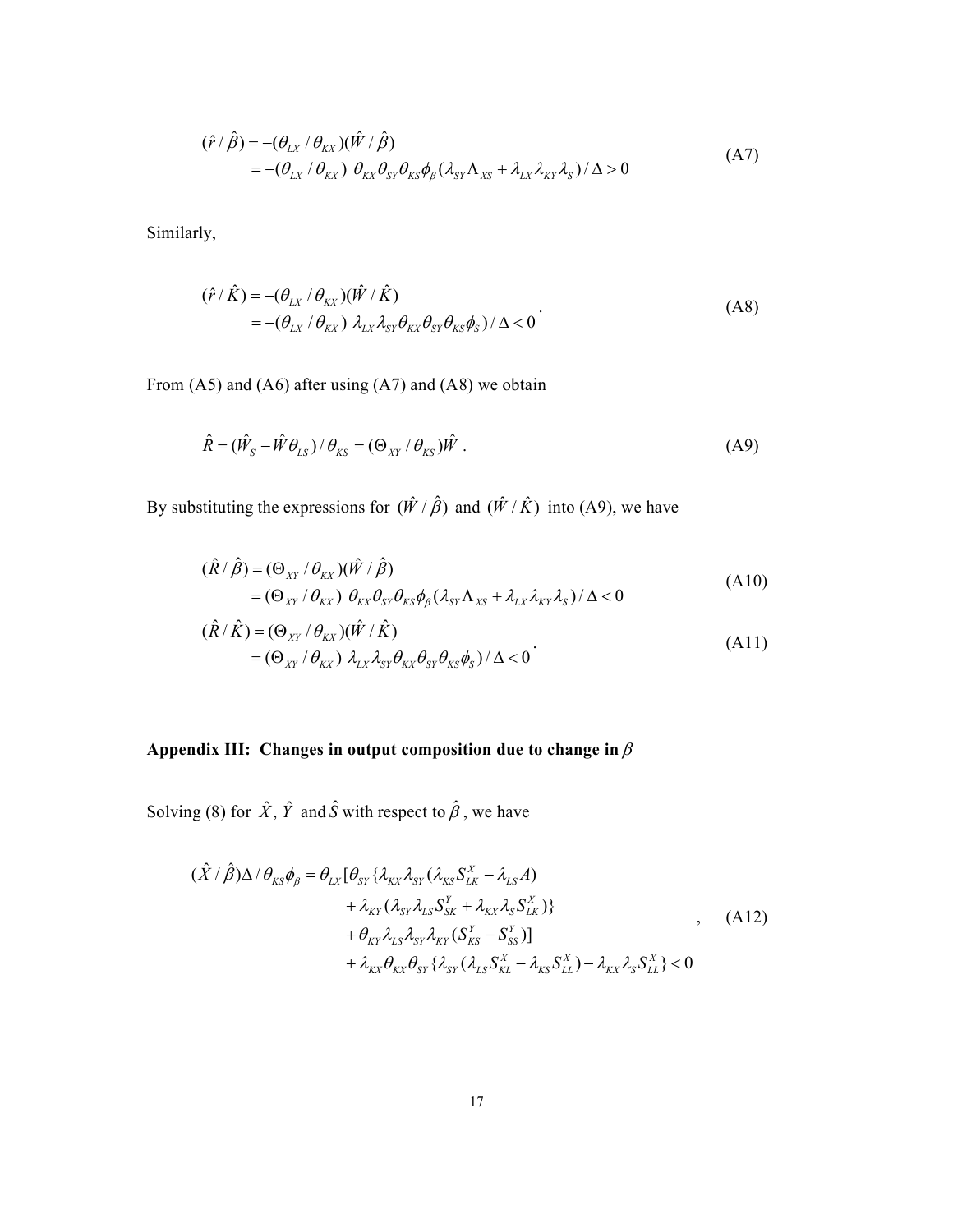$$
(\hat{Y} / \hat{\beta}) = -\theta_{KS}\phi_{\beta}[\theta_{LX} \{\theta_{SY}\lambda_{KX}\lambda_S(\lambda_{KX}S_{LK}^X - \lambda_{LX}S_{KK}^X) + \theta_{KY}\lambda_{LX}\lambda_S\lambda_{KY}S_{KS}^Y + \Lambda_{XS}\lambda_{SY}\theta_{LX}(\theta_{SY}S_{SS}^Y - \theta_{KY}S_{SK}^Y) \} + \lambda_{LX}\theta_{KX}\theta_{SY}(\lambda_{LX}S_{KL}^X - \lambda_{KX}S_{LL}^X)]/\Delta > 0
$$
\n(A13)

$$
(\hat{S} \mid \hat{\beta}) = \theta_{KS} \phi_{\beta} [\theta_{LX} \{ \theta_{SY} \lambda_{LX} \lambda_{SY} (A - \lambda_{KX} S_{LK}^X - \lambda_{KY} S_{SK}^Y) + \theta_{KY} \lambda_{LX} \lambda_{SY} \lambda_{KY} (S_{SS}^Y - S_{KS}^Y) \} + \lambda_{LX} \lambda_{RX} \lambda_{SY} \theta_{XX} \theta_{SY} (S_{LL}^X - S_{KL}^X) ]/\Delta > 0
$$
\n(A14)

where

$$
\Delta = \Theta_{XY} (\lambda_{SY} \Lambda_{XS} + \lambda_{LX} \lambda_{KY} \lambda_S) + \theta_{KS} \phi_S [\theta_{LX} \theta_{SY} \lambda_{LX} \lambda_{SY} \{ \lambda_{KX} (-S_{KK}^X + S_{LK}^X) + \lambda_{KY} (-S_{KK}^Y + S_{SK}^Y) + \theta_{LX} \theta_{SY} \lambda_{LX} \lambda_{RY} \{ \lambda_{SY} (-S_{SS}^Y + S_{KS}^Y) + \theta_{KX} \theta_{SY} \lambda_{LX} \lambda_{RX} \lambda_{SY} (-S_{LL}^X + S_{KL}^X) ]
$$
\n(11)

 $\Delta > 0$  under the assumptions that  $\Lambda_{XS} = \lambda_{LX} \lambda_{KS} - \lambda_{KX} \lambda_{LS} > 0$  and  $\Theta_{XY} = \theta_{LX} \theta_{KY} - \theta_{KX} \theta_{SY} \theta_{LS} > 0$ .

Hence a credit subsidy policy designed for skill formation leads to expansion of both *Y* and *S* sectors and a contraction of sector *X* under the assumptions:  $\Lambda_{XS}$ ,  $\Theta_{XY} > 0$ .

# **Appendix IV: Changes in output composition due to change in** *K*

Differentiating the input-output coefficients and using the expressions for  $\hat{W}_s$ ,  $\hat{W}$  and  $\hat{r}$  it can be easily shown that we obtain

$$
\hat{a}_{SY} = S_{SS}^Y \hat{W}_S + S_{SK}^Y \hat{r} < 0 \tag{A15}
$$

$$
\hat{a}_{\scriptscriptstyle KY} = S_{\scriptscriptstyle KS}^{\scriptscriptstyle Y} \hat{W}_{\scriptscriptstyle S} + S_{\scriptscriptstyle KK}^{\scriptscriptstyle Y} \hat{r} > 0 \tag{A16}
$$

$$
\hat{a}_{LX} = S_{LL}^X \hat{W} + S_{LK}^X \hat{r} < 0 \tag{A17}
$$

So  $a_{sy}$  and  $a_{LX}$  decrease and  $a_{KY}$  increases following an increase in *K*.

Solving (8) for  $\hat{X}$ ,  $\hat{Y}$  and  $\hat{S}$  with respect to  $\hat{K}$ , we have